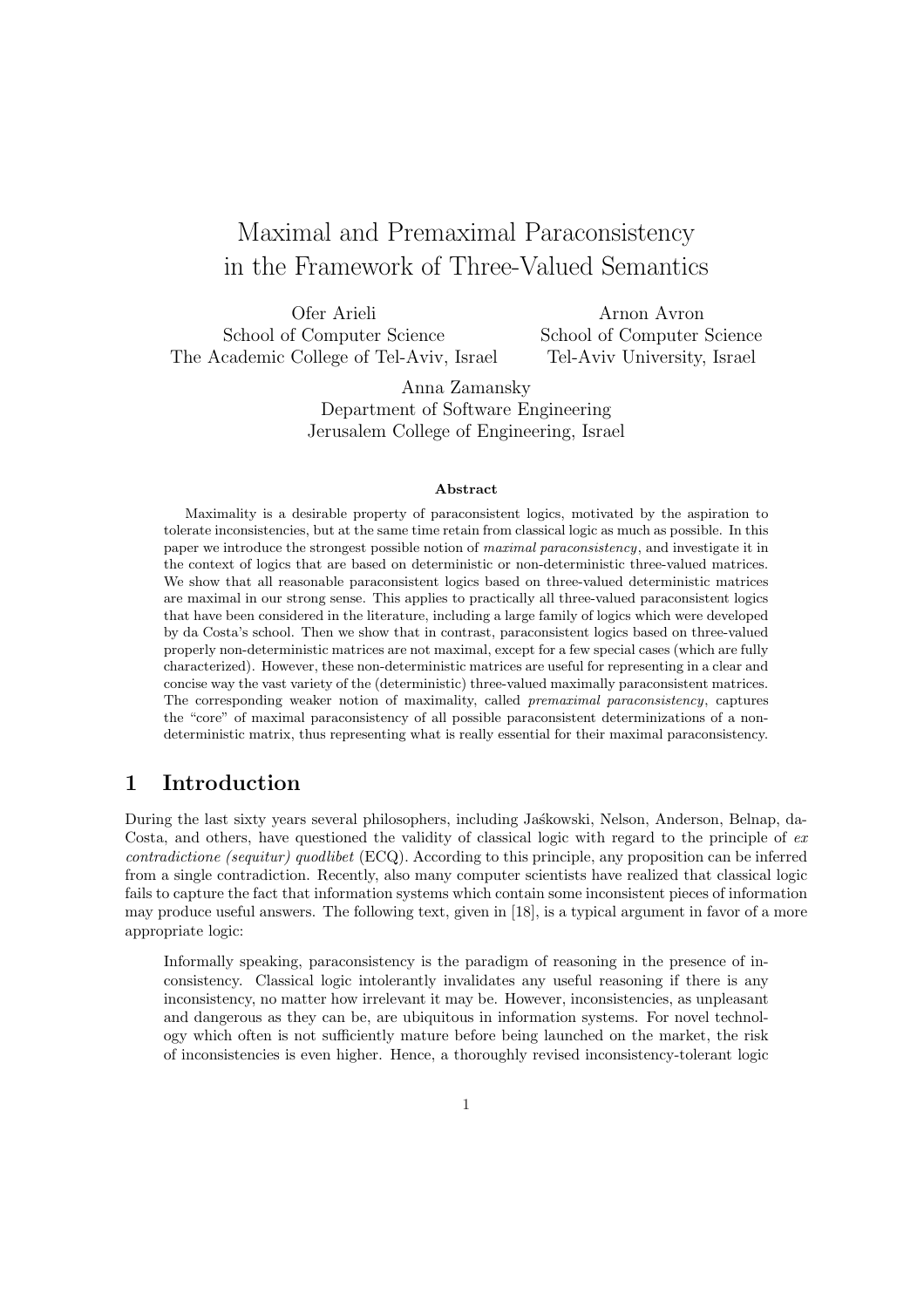fundament is needed for databases and information systems, also because many future applications (e.g., the self-organizing cognitive evolution of networked information systems, involving negotiation, argumentation, diagnosis, learning, etc.) are likely to deal directly with inconsistencies as inherent constituents of real-life situations.

Thus, to handle inconsistent information one needs a logic that, unlike classical logic, allows contradictory yet non-trivial theories. Logics of this sort are called paraconsistent.

There are many approaches to designing paraconsistent logics. One of the oldest and best known is Newton da Costa's approach, which has led to the family of Logics of Formal Inconsistency (LFIs) [15]. Now, already in the early stages of investigating this topic it has been acknowledged by da Costa (and others) that paraconsistency by itself is not sufficient. A useful paraconsistent logic should be maximal: it should retain as much of classical logic as possible, while still allowing non-trivial inconsistent theories. da Costa formulated this property in his seminal paper [17], but admitted that the precise notion of "maximal paraconsistency" remained somewhat vague. Later, many three-valued paraconsistent logics (such as Sette's logic  $P_1$  [31], Jaskowski-D'ottaviano's J<sub>3</sub> [19] and other logics in the family of LFIs [15, 27]) have indeed been shown to be maximally paraconsistent with respect to classical logic in the following sense: any proper extension of their set of logically valid sentences yields classical logic (see also [16, 23, 27]).

In this paper, we propose a stronger (and more natural) notion of maximal paraconsistency, with respect to a very weak notion of "negation". Our notion differs from previous notions of maximal paraconsistency considered in the literature in two aspects. First, it is absolute in the sense that it is not defined with respect to some other given logic (like classical logic, which is often taken as a reference logic for maximality). Second, it takes into account any possible extension of the underlying consequence relation of a logic, not just its set of logically valid sentences. To show that our notion of maximal paraconsistency is indeed stronger in the used so far in the literature, we provide an example of a paraconsistent logic such that any extension in the same language of its set of theorems results in either classical logic or a trivial logic, yet it is not maximally paraconsistent in our sense.

Strong maximality of paraconsistent logics is investigated in this paper with respect to three-valued deterministic and non-deterministic matrices. The former are one of the oldest and most common ways of defining a paraconsistent logic. The latter are a recent natural generalization of the former, introduced in [10], in which non-deterministic interpretations of connectives are allowed. We show that in the deterministic case, all reasonably expressive three-valued paraconsistent logics are maximal in the strong sense. Our result applies to all three-valued paraconsistent logics that have been considered in the literature (including all the examples mentioned above, as well as any extension of one of them obtained by enriching its language with extra three-valued connectives).

In the non-deterministic case things are quite different. We show that paraconsistent logics induced by properly three-valued non-deterministic matrices (Nmatrices in short) are usually not maximal, except for a few special cases (which are fully characterized in the paper).<sup>1</sup> Nevertheless, we show that three-valued Nmatrices provide concise representations of the "core" of the maximal paraconsistency of the three-valued deterministic matrices . For this purpose, we introduce a weaker notion of maximality: We call an Nmatrix  $M$  premaximally paraconsistent, if every paraconsistent logic which is induced by a "determinization" of  $M$ , is maximally paraconsistent. Premaximal three-valued Nmatrices are a convenient tool for a systematization of the vast majority of the available maximally paraconsistent three-valued logics. As an example we consider a family of  $2^{20}$  three-valued paraconsistent logics (which includes all the  $2^{13}$  three-valued paraconsistent LFIs shown in [15, 26] to be maximal in the weak sense). All of these maximally paraconsistent logics can be represented by a

<sup>&</sup>lt;sup>1</sup>Even these exceptional cases are redundant, as we show that any maximally paraconsistent logic defined by a three-valued Nmatrix can be characterized also by a three-valued deterministic matrix.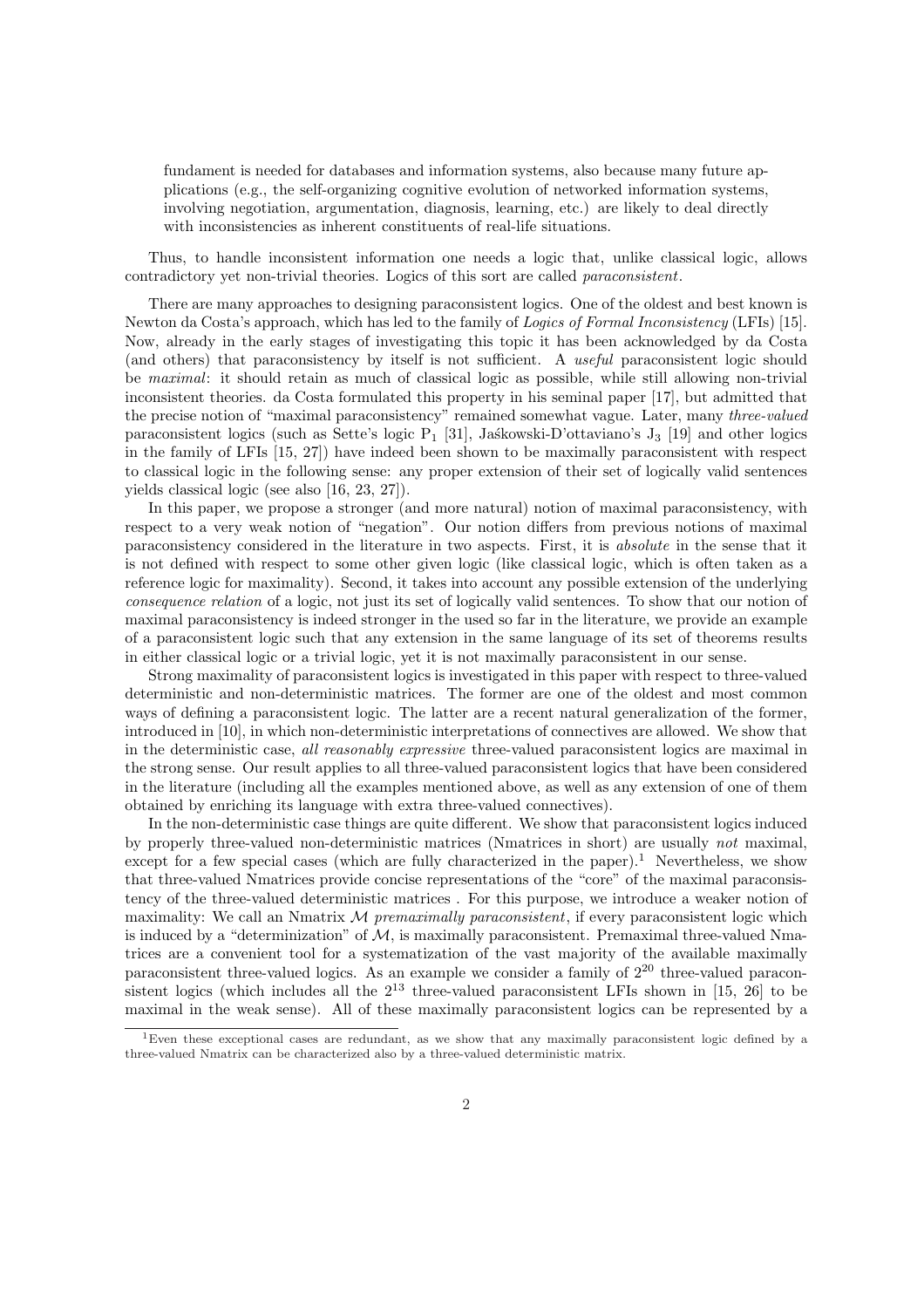single premaximal Nmatrix. This Nmatrix (which corresponds to a well-known paraconsistent logic from da Costa's school, called  $C_{min}$ ) underlies all these logics, and captures the "core" of their maximal paraconsistency. We believe that this representation is faithful to da Costa's original motivations and intuitions concerning maximal paraconsistency, replaced by "maximal paraconsistency up to the point in which choices based on other considerations should be made".<sup>2</sup>

### 2 Preliminaries

### 2.1 Maximally Paraconsistent Logics

In the sequel, L denotes a propositional language with a set  $A_{\mathcal{L}}$  of atomic formulas and a set  $W_{\mathcal{L}}$  of well-formed formulas. We denote the elements of  $A_{\mathcal{L}}$  by  $p, q, r$  (possibly with subscripted indexes), and the elements of  $W_{\mathcal{L}}$  by  $\psi$ ,  $\phi$ ,  $\sigma$ . Sets of formulas in  $W_{\mathcal{L}}$  are called theories and are denoted by Γ or  $\Delta$ . Following the usual convention, we shall abbreviate  $\Gamma \cup {\psi}$  by  $\Gamma, \psi$ . More generally, we shall write  $\Gamma, \Delta$  instead of  $\Gamma \cup \Delta$ .

**Definition 2.1** A (Tarskian) *consequence relation* for a language  $\mathcal{L}$  (a tcr, for short) is a binary relation  $\vdash$  between theories in  $W_{\mathcal{L}}$  and formulas in  $W_{\mathcal{L}}$ , satisfying the following three conditions:

Reflexivity: if  $\psi \in \Gamma$  then  $\Gamma \vdash \psi$ . Monotonicity: if  $\Gamma \vdash \psi$  and  $\Gamma \subseteq \Gamma'$ , then  $\Gamma' \vdash \psi$ . Transitivity: if  $\Gamma \vdash \psi$  and  $\Gamma', \psi \vdash \phi$  then  $\Gamma, \Gamma' \vdash \phi$ .

Let  $\vdash$  be a tcr for  $\mathcal{L}$ .

- We say that  $\vdash$  is *structural*, if for every uniform  $\mathcal{L}$ -substitution  $\theta$  and every  $\Gamma$  and  $\psi$ , if  $\Gamma \vdash \psi$ then  $\theta(\Gamma) \vdash \theta(\psi)$ . (Where  $\theta(\Gamma) = {\theta(\gamma) | \gamma \in \Gamma}$ ).
- We say that  $\vdash$  is consistent (or non-trivial), if there exist some non-empty theory  $\Gamma$  and some formula  $\psi$  such that  $\Gamma \not\vdash \psi$ .
- We say that  $\vdash$  is *finitary*, if for every theory Γ and every formula  $\psi$  such that  $\Gamma \vdash \psi$  there is a finite theory  $\Gamma' \subseteq \Gamma$  such that  $\Gamma' \vdash \psi$ .

**Definition 2.2** A (propositional) logic is a pair  $\langle \mathcal{L}, \vdash \rangle$ , so that  $\mathcal{L}$  is a propositional language, and  $\vdash$ is a structural, consistent, and finitary consequence relation for  $\mathcal{L}$ .

Note 2.3 The conditions of being consistent and finitary are usually not required in the definitions of propositional logics. However, consistency is convenient for excluding trivial logics (those in which every formula follows from every theory, or every formula follows from every non-empty theory). The other property is assumed since we believe that it is essential for practical reasoning, where a conclusion is always derived from a finite set of premises. In particular, every logic that has a decent proof system is finitary.

A useful property of a propositional logic is that it admits the following stronger version of Transitivity (referring to a cut on multiple formulas):

**Lemma 2.4** Let  $\langle \mathcal{L}, \vdash \rangle$  be a propositional logic. If  $\Gamma \vdash \psi_i$  for every  $\psi_i \in \Gamma'$ , and  $\Gamma, \Gamma' \vdash \phi$ , then  $\Gamma \vdash \phi$ .

<sup>2</sup>This paper is a corrected and expanded version of [2].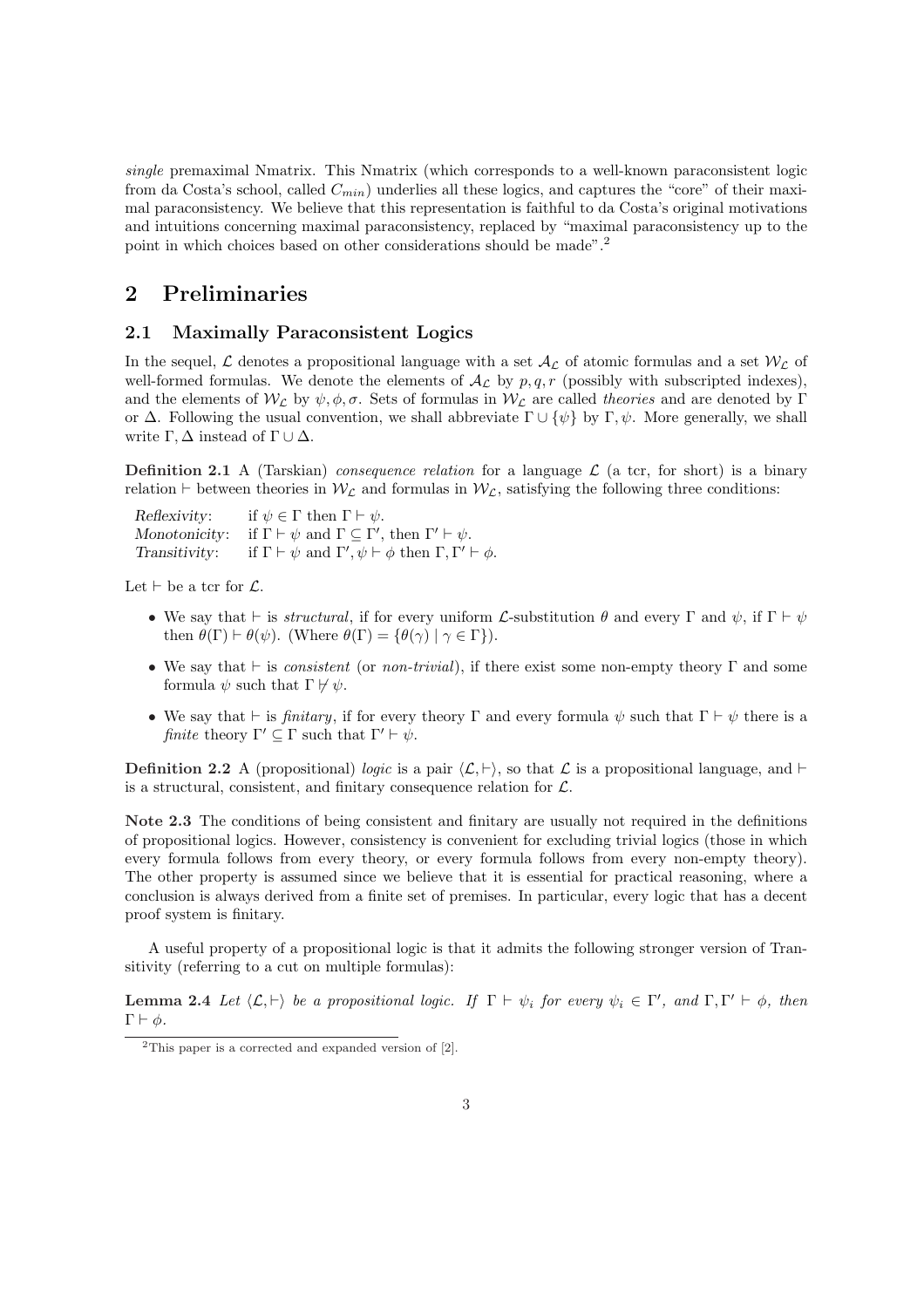Proof. In case that  $\Gamma'$  is finite, this follows from Transitivity using an induction on the number of formulas in  $\Gamma'$ . The case in which  $\Gamma'$  is not finite is reducible to the finite case by the finitariness assumption on the logic.  $\Box$ 

Next we define the notion of *paraconsistency* in precise terms:

**Definition 2.5** [17, 22] A logic  $\langle \mathcal{L}, \vdash \rangle$ , where L is a language with a unary connective  $\neg$ , and  $\vdash$  is a tcr for L, is called  $\neg$ -paraconsistent, if there are formulas  $\psi$ ,  $\phi$  in  $\mathcal{W}_{\mathcal{L}}$ , such that  $\psi$ ,  $\neg \psi \nvdash \phi$ .

In what follows, when it is clear from the context, we shall sometimes omit the  $\sim$  symbol and simply refer to paraconsistent logics.

Note 2.6 As  $\vdash$  is structural, it is enough to require in Definition 2.5 that there are *atoms* p, q such that  $p, \neg p \nmid q$ . The original definition is adequate also for non-structural consequence relations.

While paraconsistency is characterized by a 'negation connective', there is no general agreement about the properties that such a connective should satisfy.<sup>3</sup> Below, we assume some very minimal requirements that a negation connective should satisfy.<sup>4</sup>

**Definition 2.7** Let  $\mathbf{L} = \langle \mathcal{L}, \vdash \rangle$  be a propositional logic for a language  $\mathcal{L}$  with a unary connective  $\neg$ .

- We say that  $\neg$  is a *pre-negation* (for **L**), if  $p \nvdash \neg p$  for atomic p.
- A pre-negation  $\neg$  is a *weak negation* (for **L**), if  $\neg p \nvdash p$  for atomic p.

In what follows, when referring to  $\neg$ -paraconsistency we shall assume that  $\neg$  is a pre-negation.

**Definition 2.8** Let  $\mathbf{L} = \langle \mathcal{L}, \vdash \rangle$  be a  $\neg$ -paraconsistent logic (where  $\neg$  is a pre-negation for **L**).

- We say that **L** is maximally paraconsistent in the weak sense, if every logic  $\langle \mathcal{L}, \Vdash \rangle$  that extends L without changing the language (i.e.,  $\vdash \subseteq \Vdash$ ), and whose set of theorems properly includes that of  $\mathbf{L}$ , is not  $\neg$ -paraconsistent.
- We say that **L** is maximally paraconsistent in the strong sense, if every logic  $\langle \mathcal{L}, \Vdash \rangle$  that properly extends **L** without changing the language (i.e.,  $\vdash \subset \Vdash$ ) is not  $\neg$ -paraconsistent.

Both of the notions of maximal paraconsistency given in Definition 2.8 are absolute in the sense that they are not defined with respect to some particular logic. This is in contrast to the relative notion of maximal paraconsistency (in the weak sense), considered so far in the literature. For instance, in [16] and in [23] it is noted, respectively, that Jaskowski–D'ottaviano three-valued logic  $J_3$  [19] and Sette's three-valued logic  $P_1$  [31] are maximally paraconsistent with respect to classical logic, in the sense that any proper extension of their set of logically valid sentences yields classical logic. Now it is not too difficult to show that for *any* paraconsistent three-valued logic which is contained in classical logic, the fact that it is maximally paraconsistent in the weak sense according to Definition 2.8 implies that this logic is also maximally paraconsistent relative to classical logic. To the best of our knowledge, both of the stronger absolute notions of maximal paraconsistency in Definition 2.8 have not been considered before, and the notion of strong paraconsistency was not considered so far even in its relative form.

Clearly, maximal paraconsistency in the strong sense implies maximal paraconsistency in the weak sense. As we show next, the converse is not true: the notion of maximal paraconsistency in the weak sense, which is based only on extending the underlying set of theorems, is indeed weaker than the

 ${}^{3}$ See, e.g., the papers collection in [20] that is devoted to this issue.

<sup>4</sup>Similar properties are considered, e.g., in [28].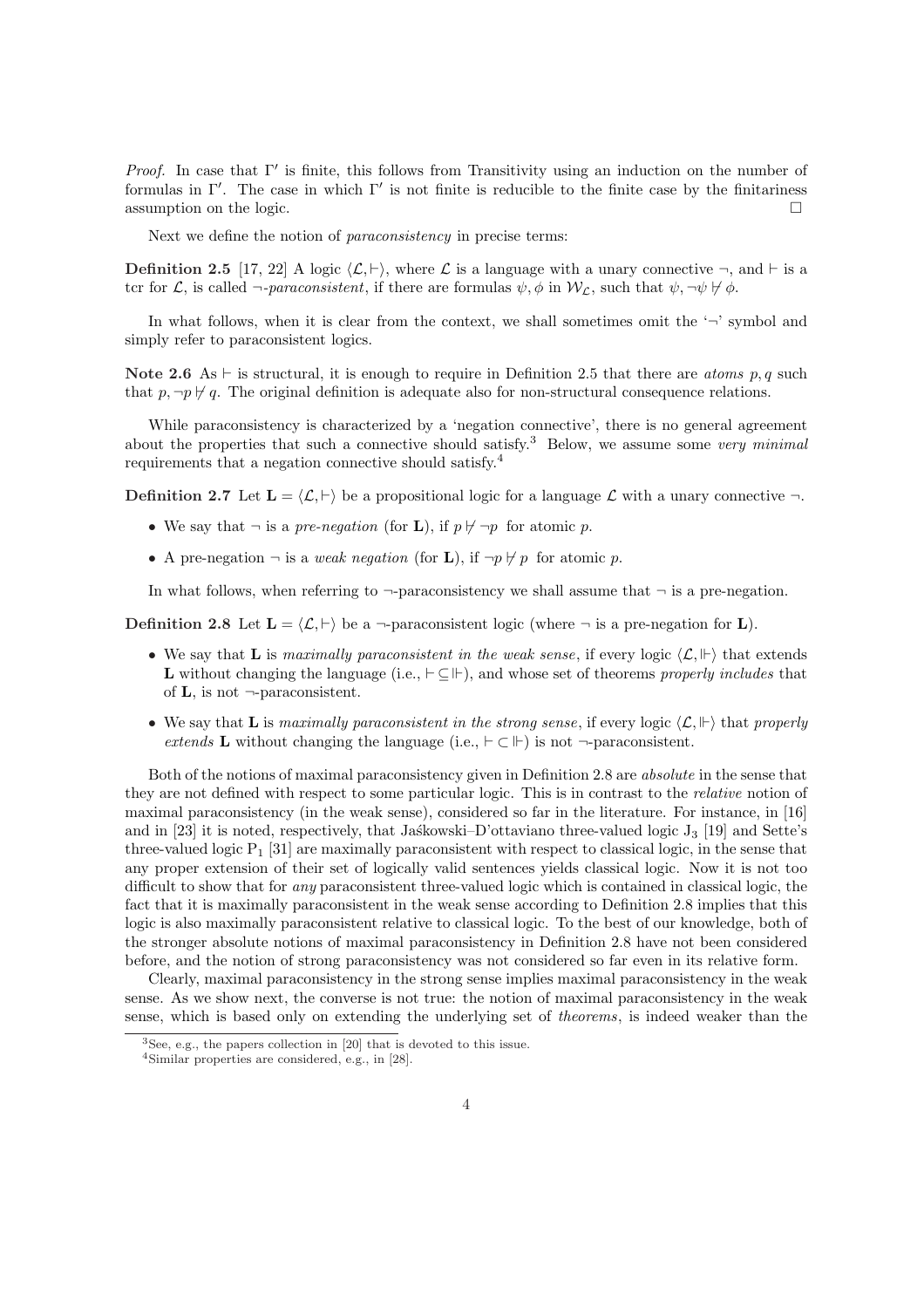notion of maximal paraconsistency in the strong sense, that is based on extending the underlying consequence relation. 5

Example 2.9 What is usually known as Sobocinski's "three-valued logic" [34] has been motivated by the matrix (see Definition 2.10)  $S = \langle \{t, f, \top\}, \{t, \top\}, \{\tilde{\rightarrow}, \tilde{\neg}\}\rangle$ , where  $\tilde{\neg}t = f, \tilde{\neg}f = t, \tilde{\neg}T = \top$ , and the implication is interpreted as follows:

$$
a \tilde{\rightarrow} b = \begin{cases} \top & \text{if } a = b = \top, \\ f & \text{if } a >_t b \text{ (where } t >_t \top >_t f), \\ t & \text{otherwise.} \end{cases}
$$

In [34], the set of valid sentences of S was axiomatized by a Hilbert-type system  $H_S$  with Modus Ponens as the single inference rule. The corresponding logic  $\langle \mathcal{L}, \vdash_{H_S} \rangle$  has the following properties:

- Weak completeness theorem [34]:  $\psi$  is provable in  $\vdash_{H_{\mathcal{S}}}$  iff  $\psi$  is valid in  $\mathcal{S},$
- Equivalence to the purely multiplicative fragment of the semi-relevance logic  $RM \sim$  (see [1, pages] 148–149] and [29]). In particular, the following version of the relevant deduction theorem obtains for  $H_S: \Gamma, \psi \vdash_{H_S} \phi$  if either  $\Gamma \vdash_{H_S} \phi$  or  $\Gamma \vdash_{H_S} \psi \rightarrow \phi$ .

In [4] it is shown that  $\langle \mathcal{L}, \vdash_{H_{\mathcal{S}}} \rangle$  is maximally paraconsistent in the weak sense. In fact, it is shown that this logic is paraconsistent, but *any* extension of the set of theorems of  $H_S$  by a non-provable axiom yields either classical logic or a trivial logic. On the other hand, the logic  $\langle \mathcal{L}, \vdash_{H_{\mathcal{S}}} \rangle$  is not maximally  $\rightarrow$ -paraconsistent in the *strong* sense, as  $\vdash_S$  (see Definition 2.12 below) is a proper extension of  $\vdash_{\mathsf{H}_S}$ . Indeed, it holds that

$$
\neg(p \to q) \vdash_{\mathcal{S}} p \text{ but } \neg(p \to q) \not\vdash_{\mathsf{H}_{\mathcal{S}}} p
$$

(Had  $\neg(p \rightarrow q) \vdash_{\mathsf{H}_\mathcal{S}} p$ , then by the relevant deduction theorem mentioned above we would have that either  $\vdash_{\mathsf{H}_\mathcal{S}} p$  or  $\vdash_{\mathsf{H}_\mathcal{S}} \neg(p \to q) \to p$ . This is impossible by the weak completeness of  $\mathsf{H}_\mathcal{S}$ , since neither p nor  $\neg(p \rightarrow q) \rightarrow p$  is valid in S).<sup>6</sup>

In what follows, when referring to 'maximal paraconsistency' we shall mean the strong sense of this notion. Also, when saying that a certain (paraconsistent) logic is 'maximal', we shall mean that it is maximally paraconsistent (in the strong sense).

### 2.2 Matrices and Their Consequence Relations

The most standard semantic (model-theoretical) way of defining a consequence relation (and so a logic) is by using the following type of structures (see, e.g., [21, 25, 35]).

**Definition 2.10** A (multi-valued) matrix for a language L is a triple  $M = \langle V, D, O \rangle$ , where

- $V$  is a non-empty set of truth values,
- $D$  is a non-empty proper subset of  $V$ , called the *designated* elements of  $V$ , and
- O includes an *n*-ary function  $\tilde{\diamond}_{\mathcal{M}} : \mathcal{V}^n \to \mathcal{V}$  for every *n*-ary connective  $\diamond$  of  $\mathcal{L}$ .

<sup>5</sup>Take note that the weak and the strong notions of maximal paraconsistency do not necessarily coincide even in case that the underlying logic has an implication connective which satisfies the standard deduction theorem, since this theorem migt not hold anymore after the addition of new rules.

<sup>6</sup>This also implies that  $\langle \mathcal{L}, \vdash_S \rangle$  is not equivalent to RM<sub>∼</sub>. In [7] it was shown that the former can be obtained from the latter by adding the inference rule: from  $\phi \otimes \psi$  infer  $\phi$  (where the intensional conjunction  $\otimes$  is defined, as usual, by  $\phi \otimes \psi = \neg(\phi \rightarrow \neg \psi).$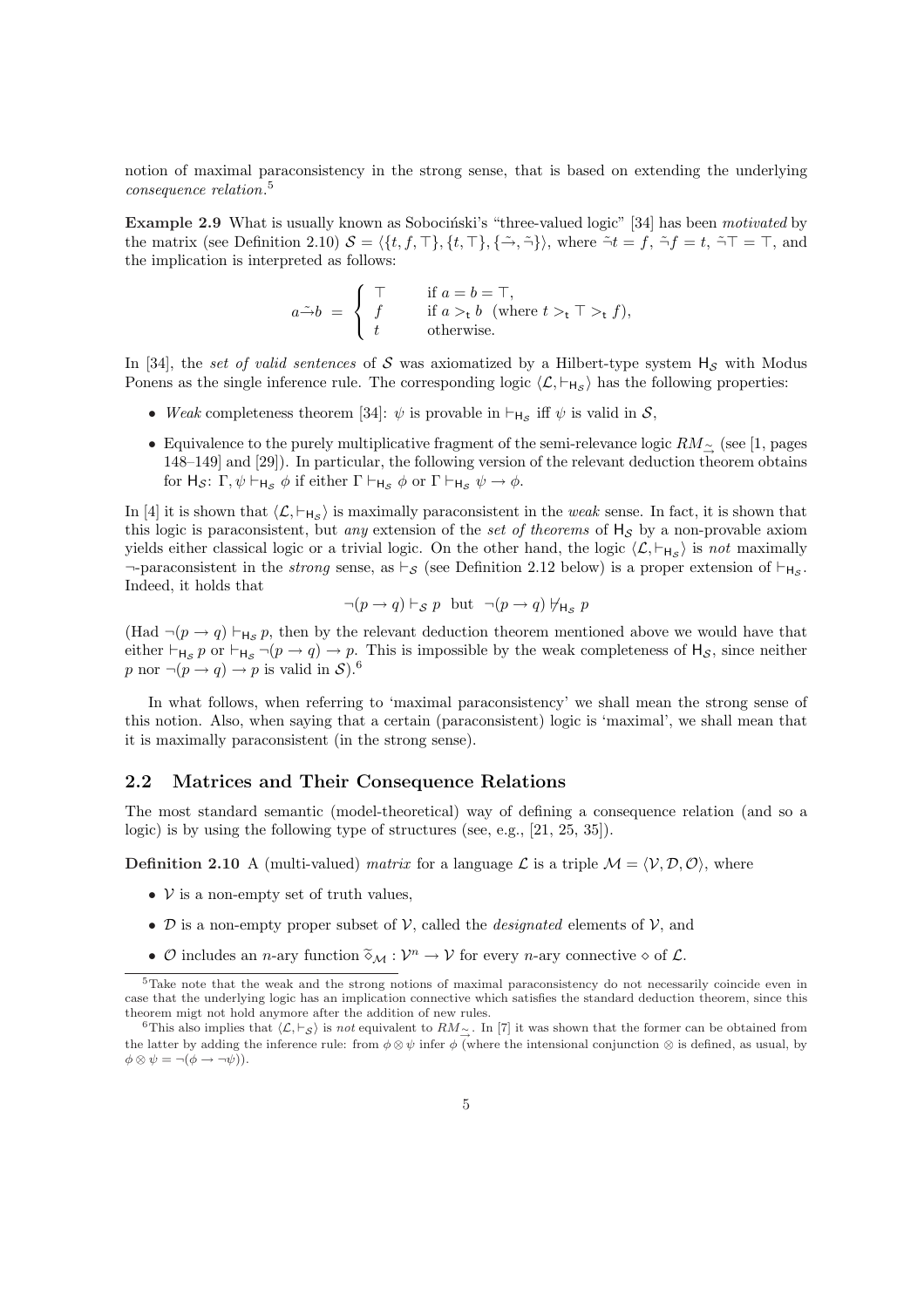The set  $\mathcal D$  is used for defining satisfiability and validity, as defined below:

**Definition 2.11** Let  $M = \langle V, \mathcal{D}, \mathcal{O} \rangle$  be a matrix for  $\mathcal{L}$ .

- An M-valuation for L is a function  $\nu : W_{\mathcal{L}} \to V$  such that for every n-ary connective  $\diamond$  of L and every  $\psi_1, \ldots, \psi_n \in \mathcal{W}_{\mathcal{L}}, \nu(\diamond(\psi_1, \ldots, \psi_n)) = \widetilde{\diamond}_{\mathcal{M}}(\nu(\psi_1), \ldots, \nu(\psi_n)).$  We denote the set of all the  $M$ -valuations by  $\Lambda_M$ .
- A valuation  $\nu \in \Lambda_M$  is an M-model of a formula  $\psi$  (alternatively,  $\nu$  M-satisfies  $\psi$ ), if it belongs to the set  $mod_{\mathcal{M}}(\psi) = {\nu \in \Lambda_{\mathcal{M}} \mid \nu(\psi) \in \mathcal{D}}.$  The M-models of a theory  $\Gamma$  are the elements of the set  $mod_{\mathcal{M}}(\Gamma) = \cap_{\psi \in \Gamma} mod_{\mathcal{M}}(\psi)$ .
- A formula  $\psi$  is M-satisfiable if  $mod_{\mathcal{M}}(\psi) \neq \emptyset$ . A theory  $\Gamma$  is M-satisfiable (or M-consistent) if  $mod_{\mathcal{M}}(\Gamma) \neq \emptyset$ .

In what follows we shall sometimes omit the prefix ' $\mathcal{M}$ ' from the notions above. Also, when it is clear from the context, we shall omit the subscript ' $\mathcal{M}$ ' in  $\widetilde{\diamond}_{\mathcal{M}}$ .

**Definition 2.12** Given a matrix M, the relation  $\vdash_{\mathcal{M}}$  that is *induced by* (or associated with) M, is defined by:  $\Gamma \vdash_{\mathcal{M}} \psi$  if  $mod_{\mathcal{M}}(\Gamma) \subseteq mod_{\mathcal{M}}(\psi)$ . We denote by  $\mathbf{L}_{\mathcal{M}}$  the pair  $\langle \mathcal{L}, \vdash_{\mathcal{M}} \rangle$ , where M is a matrix for  $\mathcal L$  and  $\vdash_{\mathcal M}$  is the relation induced by  $\mathcal M$ .

Henceforth we shall say that M is (maximally) paraconsistent, if so is  $\mathbf{L}_{\mathcal{M}}$ .

Example 2.13 Propositional classical logic is induced by the two-valued matrix  $\langle \{t, f\}, \{t\}, \{\tilde{\wedge}, \tilde{\neg}\}\rangle$ with the standard two-valued interpretations for  $\land$  and  $\neg$ .

The following proposition has been proven in [32, 33].

**Proposition 2.14** For every propositional language L and a finite matrix M for L,  $\mathbf{L}_{\mathcal{M}} = \langle \mathcal{L}, \vdash_{\mathcal{M}} \rangle$ is a propositional logic.<sup>7</sup>

The next propositions are straightforward:

**Proposition 2.15** A matrix  $\langle V, \mathcal{D}, \mathcal{O} \rangle$  is  $\neg$ -paraconsistent iff there is  $x \in \mathcal{D}$  such that  $\tilde{\neg} x \in \mathcal{D}$ .

**Proposition 2.16** Let  $\mathbf{L}_{\mathcal{M}} = \langle \mathcal{L}, \vdash_{\mathcal{M}} \rangle$  be a logic induced by a matrix  $\mathcal{M} = \langle \mathcal{V}, \mathcal{D}, \mathcal{O} \rangle$  for a language  $\mathcal L$  with a unary connective  $\neg$ . Denote  $\overline{\mathcal D} = \mathcal V \setminus \mathcal D$ . Then:

- a)  $\neg$  is a pre-negation for  $\mathbf{L}_{\mathcal{M}}$ , iff there is an element  $x \in \mathcal{D}$  such that  $\tilde{\neg} x \in \overline{\mathcal{D}}$ .
- b)  $\neg$  is a weak negation for  $\mathbf{L}_{\mathcal{M}}$ , iff it is a pre-negation for  $\mathbf{L}_{\mathcal{M}}$  and there is an element  $x \in \overline{\mathcal{D}}$  such that  $\tilde{\neg} x \in \mathcal{D}^8$ .

Corollary 2.17 There is no two-valued paraconsistent matrix for a language  $\mathcal L$  with a pre-negation.

*Proof.* Let  $M = \langle V, \mathcal{D}, \mathcal{O} \rangle$  be such as matrix. By Propositions 2.15 and 2.16, D contains at least two elements. Since  $\overline{\mathcal{D}}$  is non-empty,  $\mathcal V$  has at least three elements.

<sup>&</sup>lt;sup>7</sup>The non-trivial part in this result is that  $\vdash_{\mathcal{M}}$  is finitary; It is easy to see that for *every* matrix M (not necessarily finite),  $\vdash_{\mathcal{M}}$  is a structural and consistent tcr.

<sup>8</sup>See also a related discussion in [28].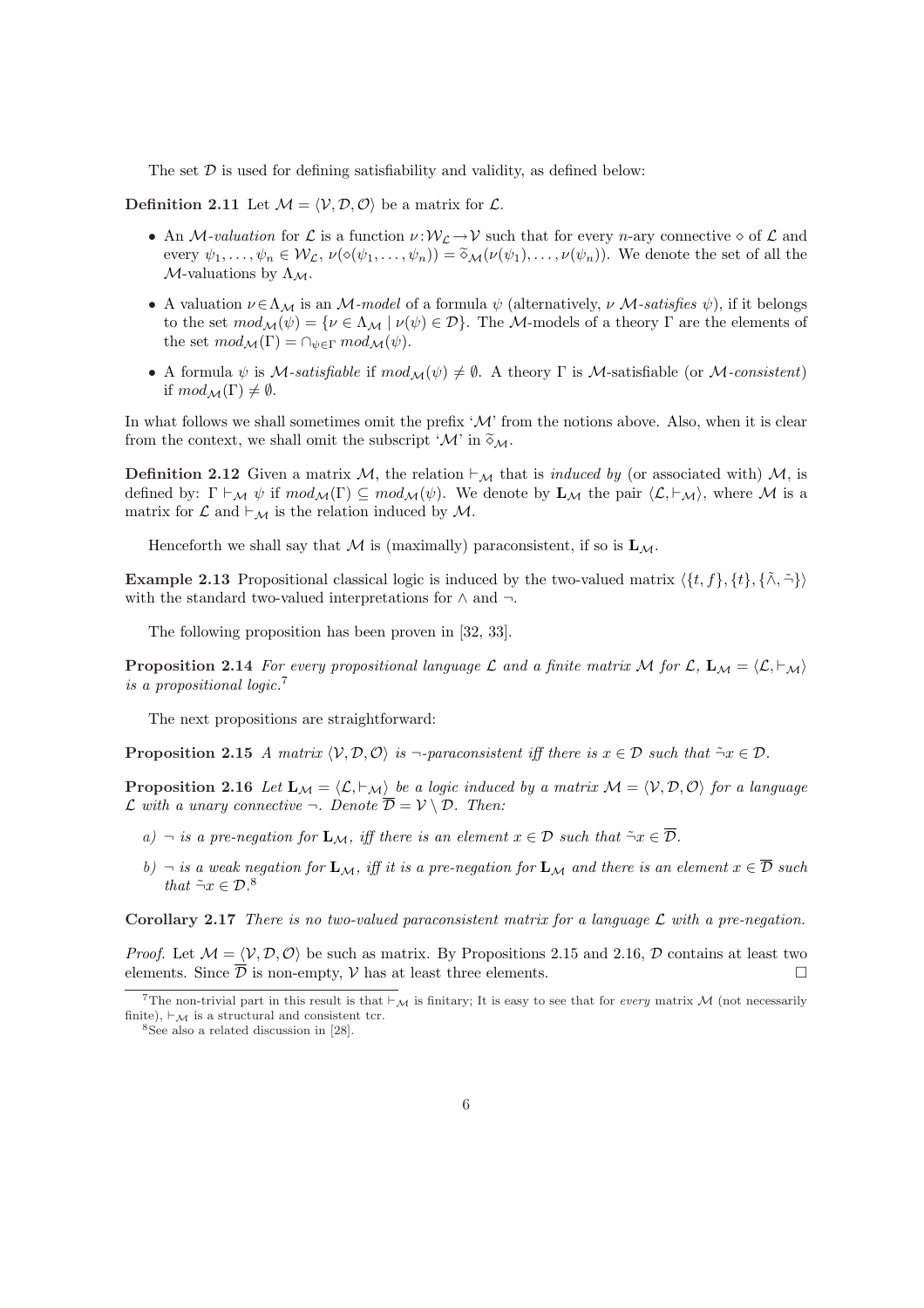### 2.3 Non-Deterministic Matrices

Next, we consider a generalization of the standard matrix semantics, obtained by relaxing the principle of truth-functionality. According to this principle, the truth-value of a complex formula is uniquely determined by the truth-values of its subformulas. However, real-world information is sometimes incomplete, uncertain, vague, imprecise or inconsistent, and these phenomena are related to nondeterministic behavior, which cannot be captured by a truth-functional semantics. This leads to the concept of non-deterministic matrices (Nmatrices), introduced in [10], according to which the truth-value of a formula is chosen non-deterministically from some set of options. Nmatrices have important applications in reasoning under uncertainty, proof theory, etc. This includes modeling of non-deterministic computations, analysis of non-deterministic behavior of various elements of electrical circuits, handling linguistic ambiguity, and representing incomplete and inconsistent information. For instance, in [9] Nmatrices are utilized for knowledge-base integration, and in [3] they are used in the context of distance-based reasoning.

In [8, 11] Nmatrices have been used to provide a simple and modular non-deterministic semantics for LFIs [15]. Although the syntactic formulations of the propositional LFIs are relatively simple, the previously known semantic interpretations were more complicated: the vast majority of LFIs cannot be characterized by means of finite deterministic matrices. Now, the first systems of da-Costa have been introduced only proof-theoretically, and only some years later bivaluations semantics and possible translations semantics have been proposed for their interpretation (see [15]). The framework of Nmatrices provides an alternative for these types of semantics. It has several attractive properties which the other frameworks lake. First of all, the semantics provided by Nmatrices is modular: the main effect of each of the rules of a proof system is to reduce the degree of non-determinism of operations, by forbidding some options. The semantics of a proof system is obtained by combining the semantic constraints imposed by its rules in a rather straightforward way. As a result, the semantic effect of each syntactic rule can be analyzed separately. This is impossible in standard multi-valued matrices, where the semantics of a system can only be presented as a whole. We demonstrate this modularity property in the context of LFIs in Example 4.8 below. Secondly, the non-deterministic semantics is analytic (or effective), i.e., any partial valuation closed under subformulas can be extended to a full valuation. Having this property is a crucial condition for a practical use of semantics, in particular for decision procedures and for constructing counterexamples.<sup>9</sup> Finally, the use of finite Nmatrices has all the benefits of the usual multi-valued semantics, such as *decidability* and *compactness*.<sup>10</sup>

In this paper, we demonstrate another appealing utilization of Nmatrices. We use premaximal Nmatrices (see Definition 4.6) for representing the "core" of maximality of different kinds of maximally paraconsistent logic, thus 'extracting' what is really essential for their maximal paraconsistency.

Below, we shortly reproduce the basic definitions of Nmatrices and prove some basic properties related to paraconsistency.

**Definition 2.18** A non-deterministic matrix (Nmatrix) for a language  $\mathcal{L}$  is a triple  $\mathcal{M} = \langle \mathcal{V}, \mathcal{D}, \mathcal{O} \rangle$ , where

- $V$  is a non-empty set (of truth values),
- D is a non-empty proper subset of  $V$  (the designated elements of  $V$ ),
- O includes an *n*-ary function  $\widetilde{\diamond}_{\mathcal{M}} : \mathcal{V}^n \to 2^{\mathcal{V}} \setminus \{\emptyset\}$  for every *n*-ary connective  $\diamond$  of  $\mathcal{L}$ .

<sup>9</sup>No general theorem concerning this extremely important property is known at present for the semantics of bivaluations or for the possible translations semantics described in [15]. Hence it has to be proven from scratch for any instance of these types of semantics which actually has it.

 $10$ See [12] for a comprehensive survey on Nmatrices and their further applications.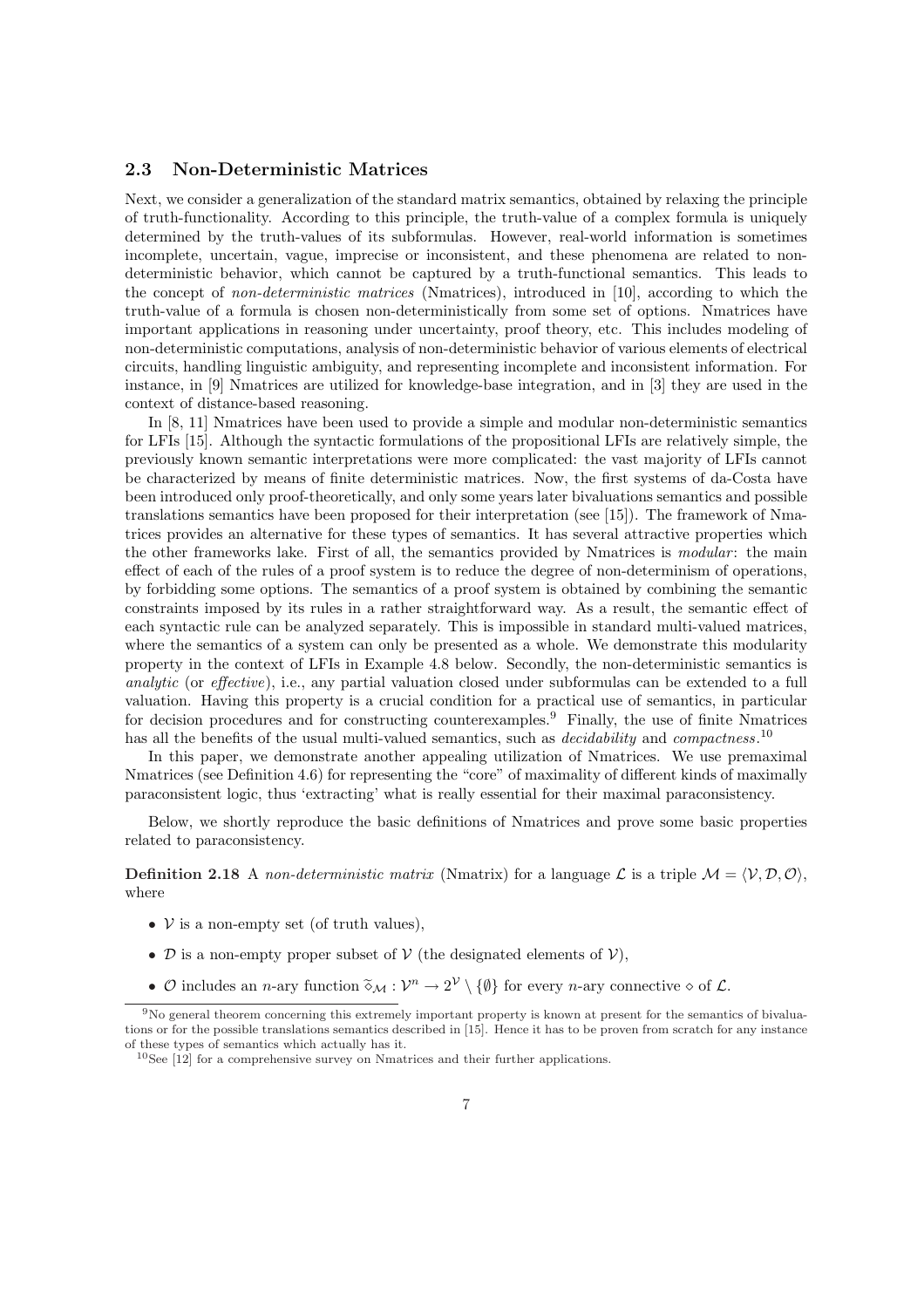We say that an *n*-ary connective  $\diamond$  is non-deterministic in M, if there are some  $x_1, \ldots, x_n \in V$ , such that  $\delta(x_1, \ldots, x_n)$  is not a singleton. An Nmatrix M for L is called *deterministic* if no connective of  $\mathcal L$  is non-deterministic in  $\mathcal M$ . Clearly, the matrices considered in the previous section may be associated with corresponding deterministic Nmatrices. We shall say that a matrix  $M$  is properly non-deterministic if at least one of the connectives of  $\mathcal L$  is non-deterministic in  $\mathcal M$ .

**Definition 2.19** Let  $M = \langle V, \mathcal{D}, \mathcal{O} \rangle$  be an Nmatrix for L. An M-valuation  $\nu$  is a function  $\nu : W_L \to W$ V such that for every *n*-ary connective  $\diamond$  of  $\mathcal L$  and every  $\psi_1, \ldots, \psi_n \in \mathcal W_{\mathcal L}$ ,

$$
\nu(\diamond(\psi_1,\ldots,\psi_n))\in\tilde{\diamond}(\nu(\psi_1),\ldots,\nu(\psi_n)).
$$

As before, we denote the set of all M-valuations by  $\Lambda_{\mathcal{M}}$ . The notions of a model of a formula  $\psi$  and of a theory  $\Gamma$  are defined just as in the deterministic case (see Definition 2.11). Similarly, the relation  $\vdash_{\mathcal{M}}$  that is induced by  $\mathcal M$  is defined exactly as before (see Definition 2.12).

As in the deterministic case (see Proposition 2.14), we have the following result:

**Proposition 2.20** [10] For every propositional language L and a finite Nmatrix M for L,  $\mathbf{L}_M$  =  $\langle \mathcal{L}, \vdash_{\mathcal{M}} \rangle$  is a propositional logic.

Henceforth we shall say that  $M$  is (maximally) paraconsistent, if so is  $L_M$ .

**Example 2.21** Let  $\mathcal{M}_2 = \{ \{t, f\}, \{t\}, \emptyset \}$  be an Nmatrix for the language  $\mathcal{L}_{cl}$  of classical logic, where  $\tilde{\neg} f = \{t\}, \tilde{\neg} t = \{t, f\},$  and the rest of the connectives are interpreted classically. In [10] it is shown that  $L_{\mathcal{M}_2}$  is the same as the paraconsistent adaptive logic CLuN [14], however it is not induced by any finite deterministic matrix. Moreover, it is also shown that none of the two-valued proper Nmatrices can be characterized by a finite (deterministic) matrix.

Next we describe some operations on Nmatrices which will be useful in what follows.

**Definition 2.22** Let  $M_1 = \langle V_1, \mathcal{D}_1, \mathcal{O}_1 \rangle$  and  $M_2 = \langle V_2, \mathcal{D}_2, \mathcal{O}_2 \rangle$  be Nmatrices for a language L.  $M_1$ is a *simple refinement* of  $M_2$ , if  $\mathcal{V}_1 \subseteq \mathcal{V}_2$ ,  $\mathcal{D}_1 = \mathcal{D}_2 \cap \mathcal{V}_1$ , and  $\tilde{\diamond}_{\mathcal{M}_1}(\overline{x}) \subseteq \tilde{\diamond}_{\mathcal{M}_2}(\overline{x})$  for every connective  $\diamond$ of L and every n-tuple  $\bar{x} \in V_1^n$ . We say that  $\mathcal{M}_1$  is a determinization of  $\mathcal{M}_2$ , if  $\mathcal{M}_1$  is a deterministic Nmatrix that is a simple refinement of  $\mathcal{M}_2$  in which  $\mathcal{V}_1 = \mathcal{V}_2$ .

Note 2.23 Let  $\mathcal{M} = \langle \mathcal{V}, \mathcal{D}, \mathcal{O} \rangle$  be an Nmatrix for L. A determinization of M is any (deterministic) matrix  $\langle V, \mathcal{D}, \mathcal{O}^* \rangle$ , where  $\mathcal{O}^*$  is obtained by choosing one element from each set  $\tilde{\diamond}_{\mathcal{M}}(\overline{x})$  (where  $\diamond$  is a connective in  $\mathcal{L}$ , and  $\overline{x} \in \mathcal{V}^n$ .

**Proposition 2.24** [8] If  $\mathcal{M}_1$  is a simple refinement of  $\mathcal{M}_2$  then  $\vdash_{\mathcal{M}_2} \subseteq \vdash_{\mathcal{M}_1}$ .

Example 2.25 The two-valued (deterministic) matrix  $\mathcal{M}_{cl} = \langle \{t, f\}, \{t\}, \mathcal{O} \rangle$  with ordinary interpretations for the connectives of the standard propositional language  $\mathcal{L}_{cl}$ , is a simple refinement of the matrix  $\mathcal{M}_2$  considered in Example 2.21. By Proposition 2.24 and the fact that  $\mathbf{L}_{\mathcal{M}_2}$  is paraconsistent while classical logic is not, we have that  $\mathbf{L}_{\mathcal{M}_2}$  is strictly weaker than classical logic.

**Definition 2.26** Let  $M = \langle V, \mathcal{D}, \mathcal{O} \rangle$  be an Nmatrix for  $\mathcal{L}$  and let F be a function that assigns to each  $x \in V$  a non-empty set  $F(x)$ , such that  $F(x_1) \cap F(x_2) = \emptyset$  if  $x_1 \neq x_2$ . The F-expansion of M is the Nmatrix  $\mathcal{M}_F = \langle \mathcal{V}_F, \mathcal{D}_F, \mathcal{O}_F \rangle$ , where  $\mathcal{V}_F = \bigcup_{x \in \mathcal{V}} F(x)$ ,  $\mathcal{D}_F = \bigcup_{x \in \mathcal{D}} F(x)$ , and for every *n*-ary connective  $\diamond$  of  $\mathcal{L}$ ,

$$
\tilde{\diamond}_{\mathcal{M}_F}(y_1,\ldots,y_n)=\bigcup_{z\in\tilde{\diamond}_{\mathcal{M}}(x_1,\ldots,x_n)}F(z)
$$

for every  $x_i \in V$  and  $y_i \in F(x_i)$   $(i = 1, ..., n)$ . We say that  $\mathcal{M}_1$  is an expansion of  $\mathcal{M}_2$  if  $\mathcal{M}_1$  is an F-expansion of  $\mathcal{M}_2$  for some function F.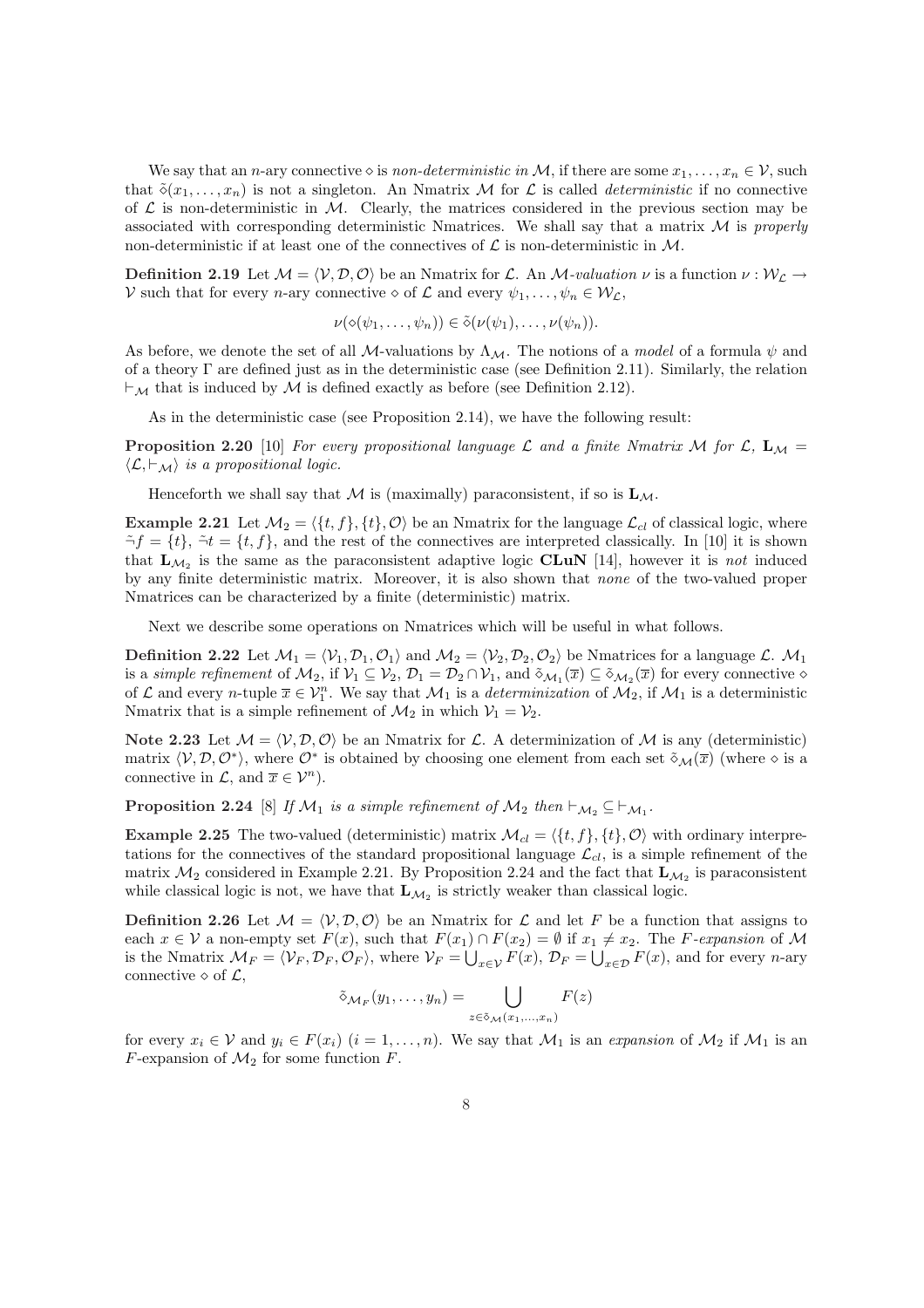**Example 2.27** The F-expansion of the positive part of the classical two-valued matrix, where  $F(t)$  =  $\{t, \top\}$  and  $F(f) = \{f\}$ , is the three-valued Nmatrix  $\mathcal{M} = \{\{t, f, \top\}, \{t, \top\}, \{\tilde{\wedge}, \tilde{\vee}, \tilde{\supset}\}\}\)$ , in which:

$$
a\tilde{\vee}_{\mathcal{M}}b = \begin{cases} \mathcal{D} & \text{if either } a \in \mathcal{D} \text{ or } b \in \mathcal{D}, \\ \{f\} & \text{if } a = b = f. \end{cases}
$$
  

$$
a\tilde{\wedge}_{\mathcal{M}}b = \begin{cases} \mathcal{D} & \text{if } a,b \in \mathcal{D}, \\ \{f\} & \text{if either } a = f \text{ or } b = f. \end{cases}
$$
  

$$
a\tilde{\supset}_{\mathcal{M}}b = \begin{cases} \mathcal{D} & \text{if either } a = f \text{ or } b \in \mathcal{D}, \\ \{f\} & \text{if } a \in \mathcal{D} \text{ and } b = f. \end{cases}
$$

**Proposition 2.28** If  $\mathcal{M}_1$  is an expansion of  $\mathcal{M}_2$ , then  $\mathbf{L}_{\mathcal{M}_1}$  and  $\mathbf{L}_{\mathcal{M}_2}$  are identical.

*Proof.* Let  $\mathcal{M}_1$  be an F-expansion of  $\mathcal{M}_2$  for some F. Suppose first that  $\Gamma \vdash_{\mathcal{M}_1} \psi$  but  $\Gamma \not\models_{\mathcal{M}_2} \psi$ . Then there is an  $\mathcal{M}_2$ -model  $\nu$  of  $\Gamma$  that is not an  $\mathcal{M}_2$ -model of  $\psi$ . Define a valuation  $\nu'$  as follows: for every  $\psi \in \mathcal{W}_{\mathcal{L}}$ , let  $\nu'(\psi) = x_{\psi}$  for some  $x_{\psi} \in F(\nu(\psi))$ . Then for  $\psi = \phi(\psi_1, \dots, \psi_n)$ ,  $\nu'(\psi_i) \in F(\nu(\psi_i))$  for all  $1 \leq i \leq n$ , and  $\nu(\psi) \in \tilde{\diamond}_{\mathcal{M}_2}(\nu(\psi_1), \dots, \nu(\psi_n))$ . By definition of F-expansion,  $\nu'(\psi) \in F(\nu(\psi)) \subseteq \tilde{\diamond}_{\mathcal{M}_1}(\nu'(\psi_1), \ldots, \nu'(\psi_n)).$  Hence  $\nu' \in \Lambda_{\mathcal{M}_1}$ . Moreover,  $\mathcal{D}_{\mathcal{M}_1} = \bigcup_{x \in \mathcal{D}_2} F(x)$ , and so, for every formula  $\phi$ ,  $\nu'$  is an  $\mathcal{M}_1$ -model of  $\phi$  iff  $\nu$  is an  $\mathcal{M}_2$ -model of  $\phi$ . This implies that  $\nu'$  is an M<sub>1</sub>-model of Γ that does not M<sub>1</sub>-satisfy  $\psi$ , in contradiction to  $\Gamma \vdash_{\mathcal{M}_1} \psi$ . The proof for the other direction is similar.  $\Box$ 

The next propositions are the analogue for the non-deterministic case of Propositions 2.15 and 2.16:

**Proposition 2.29** An Nmatrix  $M = \langle V, D, O \rangle$  is paraconsistent iff there is some  $x \in D$  such that  $\tilde{\neg} x \cap \mathcal{D} \neq \emptyset$ .

*Proof.* Suppose that  $\tilde{\neg} x \cap \mathcal{D} \neq \emptyset$  and let  $y \in \tilde{\neg} x \cap \mathcal{D}$ . Let  $\nu \in \Lambda_{\mathcal{M}}$  be a valuation such that  $\nu(p) = x$ ,  $\nu(\neg p) = y$  and  $\nu(q) \in \overline{\mathcal{D}}$ . Then  $\nu$  is an M-model of  $\{p, \neg p\}$  but not an M-model of q. Hence M is  $\neg$ -paraconsistent. Conversely, if M is  $\neg$ -paraconsistent, then  $p, \neg p \nleftrightarrow_M q$  for some  $p, q$  in  $\mathcal{A}_{\mathcal{L}}$ , and so  $mod_{\mathcal{M}}(\{p, \neg p\}) \neq \emptyset$ . It follows that there is an M-valuation  $\nu$  and some  $x, y \in \mathcal{D}$  such that  $x = \nu(p)$ , and  $y \in \tilde{\neg} \nu(p)$ . Thus,  $y \in \tilde{\neg} x \cap \mathcal{D}$ , and so  $\tilde{\neg} x \cap \mathcal{D} \neq \emptyset$ .

**Proposition 2.30** Let  $\mathbf{L}_{\mathcal{M}} = \langle \mathcal{L}, \vdash_{\mathcal{M}} \rangle$  be a logic induced by an Nmatrix  $\mathcal{M} = \langle \mathcal{V}, \mathcal{D}, \mathcal{O} \rangle$  for a language  $\mathcal L$  with a unary connective  $\neg$ . Then:

- $\neg$  is a pre-negation for  $\mathbf{L}_\mathcal{M}$  iff there is  $x \in \mathcal{D}$  such that  $\tilde{\neg} x \cap \overline{\mathcal{D}} \neq \emptyset$ .
- $\neg$  is a weak negation for  $\mathbf{L}_{\mathcal{M}}$  iff it is a pre-negation for  $\mathbf{L}_{\mathcal{M}}$  and there is an element  $x \in \overline{\mathcal{D}}$  such that  $\tilde{\neg} x \cap \mathcal{D} \neq \emptyset$ .

Note, however, that the analogue of Corollary 2.17 does not hold in the non-deterministic case, as there are paraconsistent two-valued Nmatrices for languages with a pre-negation (consider, for instance, the Nmatrix  $\mathcal{M}_2$  from Example 2.21). However, the following theorem shows that no twovalued paraconsistent logic is maximal:

**Theorem 2.31** Let  $\mathcal{M} = \langle \mathcal{V}, \mathcal{D}, \mathcal{O} \rangle$  be an Nmatrix for a language L with a pre-negation  $\neg$ . If  $\mathcal{D}$  is a singleton then  $M$  is not maximally  $\neg$ -paraconsistent.

*Proof.* Suppose that  $\mathcal{D} = \{x\}$  for some  $x \in \mathcal{V}$ , and that M is paraconsistent. By Proposition 2.29,  $x \in \tilde{\neg} x$ , and since  $\neg$  is a pre-negation, by Proposition 2.30,  $\tilde{\neg} x \cap \overline{\mathcal{D}} \neq \emptyset$ . Let M' be an expansion of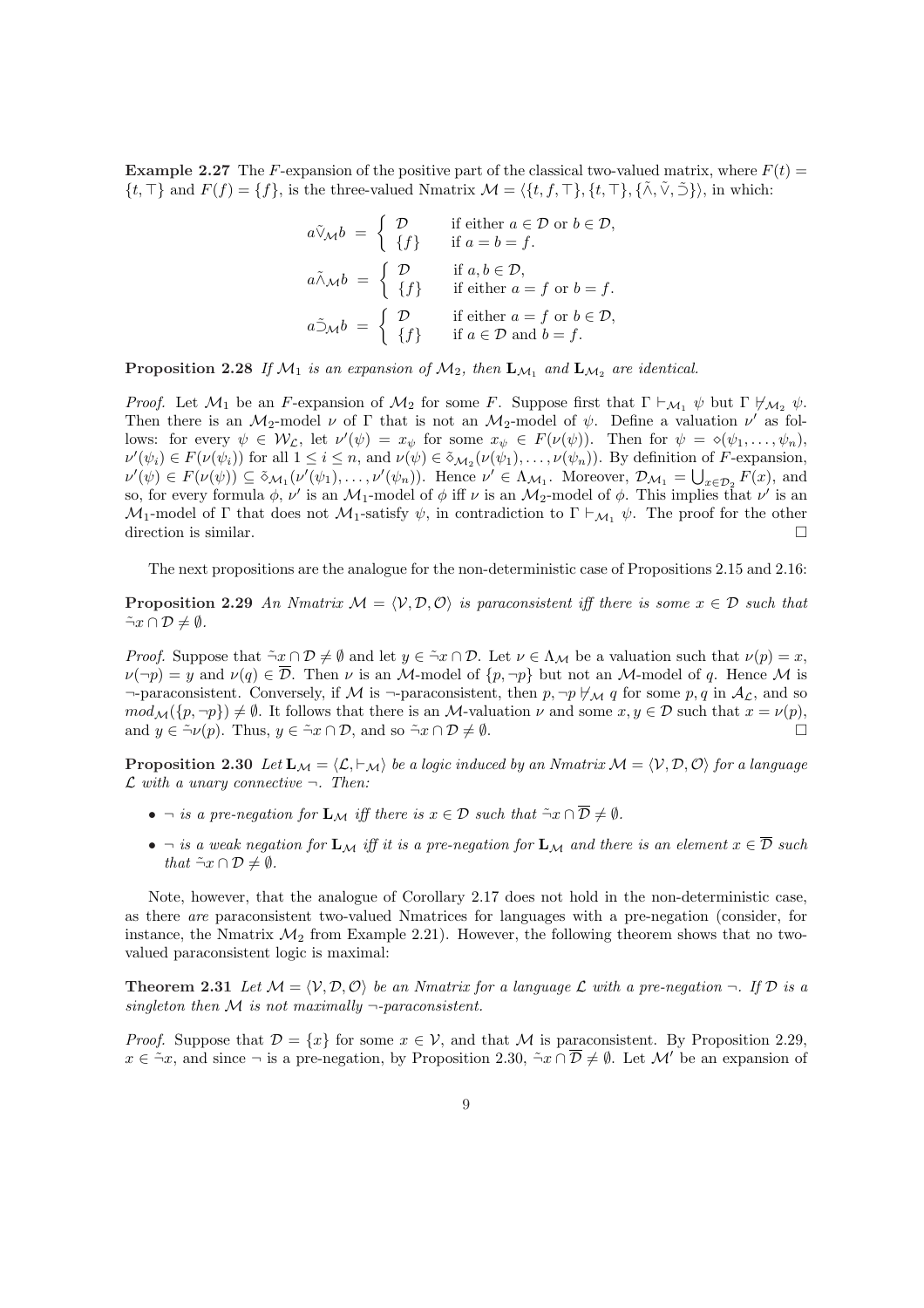M, in which x is duplicated to two elements t and  $\top$  (that is, M' is an F-expansion of M for some F, such that  $F(x) = \{t, \top\}$ . Let  $\mathcal{M}^*$  be a simple refinement of  $\mathcal{M}'$  that is identical to  $\mathcal{M}'$ , except that  $\tilde{\neg}_{\mathcal{M}^*}\top = \{t\}$  and  $\tilde{\neg}_{\mathcal{M}^*}t = \tilde{\neg}_{\mathcal{M}^*}\cap \overline{\mathcal{D}}$ . Then  $\mathcal{M}^*$  is still  $\neg$ -paraconsistent,  $\neg$  is still a pre-negation in  $\mathcal{M}^*$ , and by Proposition 2.24,  $\vdash_{\mathcal{M}} \subseteq \vdash_{\mathcal{M}^*}$ . Moreover, we have that  $p, \neg p, \neg \neg p \vdash_{\mathcal{M}^*} q$  (since the set  $\{p, \neg p, \neg \neg p\}$  has no model in  $\mathcal{M}^*$ , while  $p, \neg p, \neg \neg p \not\vdash_{\mathcal{M}} q$  (let  $\nu(p) = \nu(\neg p) = \nu(\neg \neg p) = x$  and  $\nu(q) \in \overline{\mathcal{D}}$ . Thus M is not maximally paraconsistent.

# 3 All Reasonable Three-Valued Paraconsistent Logics Induced by Deterministic Matrices are Maximal

In this section, we investigate maximal paraconsistency of logics induced by three-valued deterministic matrices. In what follows  $\mathcal{M} = \langle \mathcal{V}, \mathcal{D}, \mathcal{O} \rangle$  denotes such a matrix for a language  $\mathcal{L}$  with a pre-negation  $\neg$ . We start by specifying sufficient and necessary conditions for  $\mathcal M$  to be paraconsistent.

**Proposition 3.1** A three-valued matrix M with a pre-negation  $\neg$  is  $\neg$ -paraconsistent iff it is isomorphic to a matrix  $\langle V, \mathcal{D}, \mathcal{O} \rangle$  in which  $V = \{t, \top, f\}$ ,  $\mathcal{D} = \{t, \top\}$ ,  $\tilde{\neg}t = f$ , and  $\tilde{\neg} \top \neq f$ .

*Proof.* Suppose that M is isomorphic to a matrix  $\langle V, D, O \rangle$  satisfying the conditions in the proposition. Since  $\tilde{\neg}t = f$ , by Item (a) in Proposition 2.16,  $\neg$  is a pre-negation. Also,  $\nu = \{p : \top, q : f\}$  is an M-model of  $\{p, \neg p\}$  that does not M-satisfy q, thus  $p, \neg p \nleftrightarrow q$ , and so  $\mathbf{L}_{\mathcal{M}}$  is  $\neg$ -paraconsistent.

For the converse, suppose that  $L_M$  is  $\neg$ -paraconsistent. Since  $\neg$  is a pre-negation for  $L_M$ , by Item (a) in Proposition 2.16 again, there is an element in  $D$ , denote it t, such that  $\tilde{\neg}t \notin D$ . So let  $f \in \overline{\mathcal{D}}$  such that  $\tilde{\neg}t = f$ . Also, since  $\mathbf{L}_{\mathcal{M}}$  is  $\neg$ -paraconsistent, we have that  $p, \neg p \nleftrightarrow q$  for some  $p, q \in A_{\mathcal{L}}$ , and so  $mod_{\mathcal{M}}(\{p, \neg p\}) \neq \emptyset$ . In this case t cannot be the only designated element, since otherwise for  $\nu \in mod_{\mathcal{M}}(\{p, \neg p\})$  necessarily  $\nu(p) = t$ . But  $\nu(\neg p) = \tilde{\neg}t = f \notin \mathcal{D}$ , and so  $\nu \notin \mathit{mod}_{\mathcal{M}}(\{p, \neg p\})$ . It follows that  $\mathcal{V} = \{t, \top, f\}$ , where  $\top \in \mathcal{D}$ , and f is the only non-designated element. Also, by the discussion above, for  $\nu \in mod_{\mathcal{M}}(\{p, \neg p\})$  necessarily  $\nu(p) = \top$ . This implies that  $\nu(\neg p) = \tilde{\neg} \top \in \mathcal{D}$ , and so  $\tilde{\neg} \top \neq f$ .

From now on whenever we refer to a three-valued paraconsistent matrix M we assume that it has the form described in Proposition 3.1 (i.e.,  $\mathcal{M} = \langle \mathcal{V}, \mathcal{D}, \mathcal{O} \rangle$ , where  $\mathcal{V} = \{t, \top, f\}$ ,  $\mathcal{D} = \{t, \top\}$ ,  $\tilde{\neg}t = f$ , and  $\tilde{\neg} \top \neq f$ ).

Now we turn to the main result of this section.

**Theorem 3.2** Let M be a three-valued paraconsistent matrix for a language  $\mathcal{L}$  with a pre-negation  $\neg$ . Suppose that there is a formula  $\Psi(p,q)$  in  $\mathcal L$  such that for all  $\nu \in \Lambda_{\mathcal M}$ ,  $\nu(\Psi) = t$  if either  $\nu(p) \neq \top$ or  $\nu(q) \neq \top$ . Then M is maximally  $\neg$ -paraconsistent for  $\mathcal{L}$ .

*Proof.* Let  $\langle \mathcal{L}, \vdash \rangle$  be a (finitary) propositional logic that is strictly stronger than  $\langle \mathcal{L}, \vdash \mathcal{M} \rangle$ . Then there is a finite theory Γ and a formula  $\psi$  in  $\mathcal{L}$ , such that  $\Gamma \vdash \psi$  but  $\Gamma \not\models_{\mathcal{M}} \psi$ . In particular, there is a valuation  $\nu \in mod_{\mathcal{M}}(\Gamma)$  such that  $\nu(\psi) = f$ . Consider the substitution  $\theta$ , defined for every  $p \in$  Atoms( $\Gamma \cup \{\psi\}$ ) by  $\overline{a}$ 

$$
\theta(p) = \begin{cases} q_0 & \text{if } \nu(p) = t, \\ \neg q_0 & \text{if } \nu(p) = f, \\ p_0 & \text{if } \nu(p) = \top, \end{cases}
$$

where  $p_0$  and  $q_0$  are two different atoms in  $\mathcal L$ . Note that  $\theta(\Gamma)$  and  $\theta(\psi)$  contain (at most) the variables  $p_0, q_0$ , and that for every valuation  $\mu \in \Lambda_{\mathcal{M}}$  where  $\mu(p_0) = \top$  and  $\mu(q_0) = t$  it holds that  $\mu(\theta(\phi)) = \nu(\phi)$ for every formula  $\phi$  such that  $\mathsf{Atoms}(\{\phi\}) \subseteq \mathsf{Atoms}(\Gamma \cup \{\psi\})$ . Thus,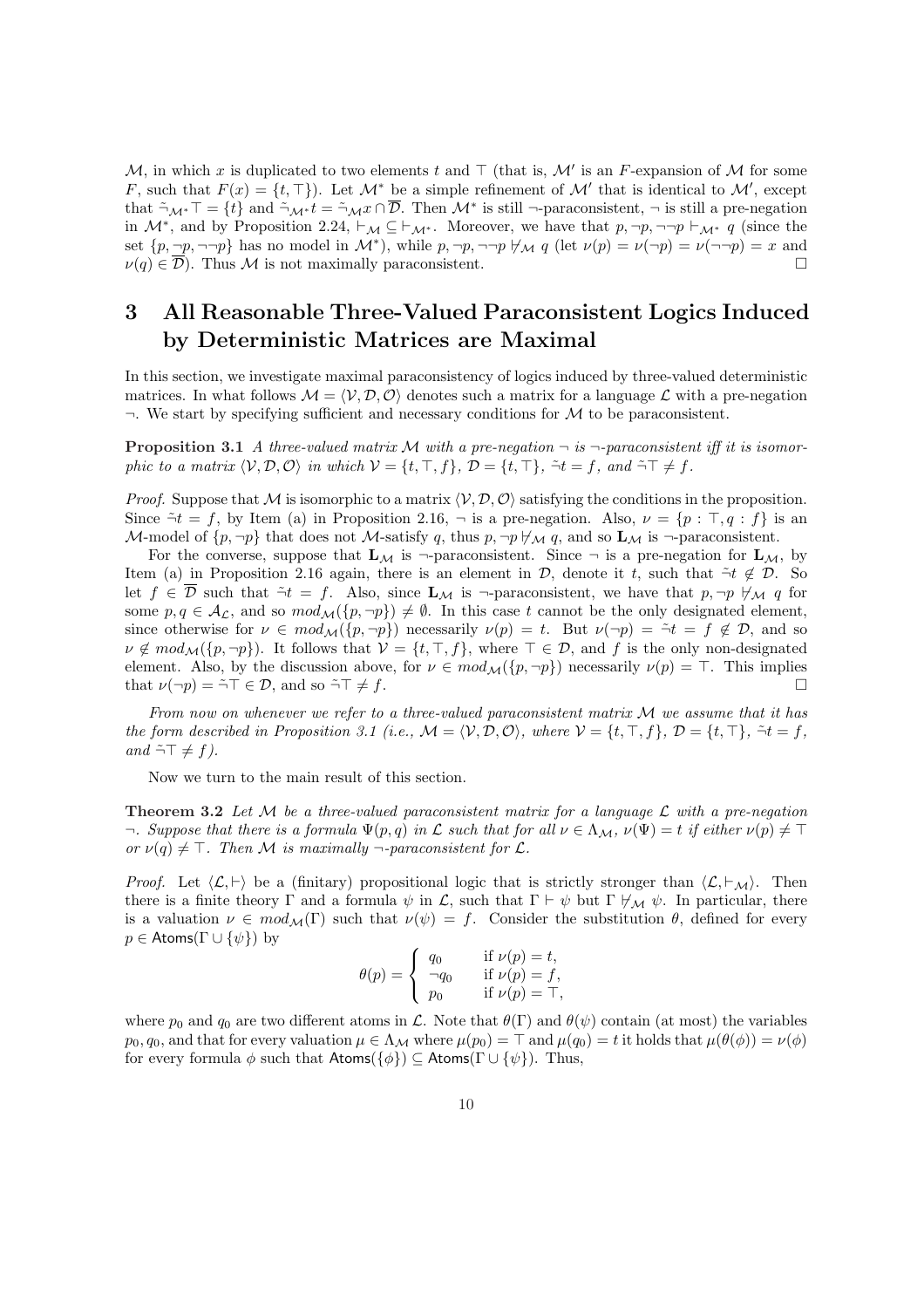(\*) any  $\mu \in \Lambda_{\mathcal{M}}$  such that  $\mu(p_0) = \top$ ,  $\mu(q_0) = t$  is an M-model of  $\theta(\Gamma)$  that does not  $\mathcal{M}$ -satisfy  $\theta(\psi)$ .

Now, consider the following two cases:

**Case I.** There is a formula  $\phi(p,q)$  such that for every  $\mu \in \Lambda_{\mathcal{M}}, \mu(\phi) \neq \top$  if  $\mu(p) = \mu(q) = \top$ . In this case, let  $tt = \Psi(q_0, \phi(p_0, q_0))$ . Note that  $\mu(\mathsf{tt}) = t$  for every  $\mu \in \Lambda_{\mathcal{M}}$  such that  $\mu(p_0) = \top$ . Now, as  $\vdash$  is structural,  $\Gamma \vdash \psi$  implies that

$$
\theta(\Gamma) \left[ \frac{\text{tt}}{q_0} \right] \vdash \theta(\psi) \left[ \frac{\text{tt}}{q_0} \right]. \tag{1}
$$

Also, by the property of tt and by ( $\star$ ), any  $\mu \in \Lambda_{\mathcal{M}}$  for which  $\mu(p_0) = \top$  is a model of  $\theta(\Gamma)$  [tt/q<sub>0</sub>] but does not *M*-satisfy  $\theta(\psi)$  [tt/q<sub>0</sub>]. Thus,

•  $p_0, \neg p_0 \vdash_{\mathcal{M}} \theta(\gamma)$  [tt/q<sub>0</sub>] for every  $\gamma \in \Gamma$ . As  $\langle \mathcal{L}, \vdash \rangle$  is stronger than  $\langle \mathcal{L}, \vdash_{\mathcal{M}} \rangle$ , this implies that

 $p_0, \neg p_0 \vdash \theta(\gamma)$  [tt/q<sub>0</sub>] for every  $\gamma \in \Gamma$ . (2)

• The set  $\{p_0, \neg p_0, \theta(\psi)[\text{tt}/q_0]\}$  is not M-satisfiable, thus  $p_0, \neg p_0, \theta(\psi)[\text{tt}/q_0] \vdash_M q_0$ . Again, as  $\langle \mathcal{L}, \vdash \rangle$  is stronger than  $\langle \mathcal{L}, \vdash_{\mathcal{M}} \rangle$ , we have that

$$
p_0, \neg p_0, \theta(\psi) \left[ \frac{\text{tt}}{q_0} \right] \vdash q_0. \tag{3}
$$

By (1)–(3) and by Lemma 2.4,  $p_0, \neg p_0 \vdash q_0$ , thus  $\langle \mathcal{L}, \vdash \rangle$  is not  $\neg$ -paraconsistent.

**Case II.** For every formula  $\phi$  in p, q and for every  $\mu \in \Lambda_{\mathcal{M}}$ , if  $\mu(p) = \mu(q) = \top$  then  $\mu(\phi) = \top$ . Again, as  $\vdash$  is structural, and since  $\Gamma \vdash \psi$ ,

$$
\theta(\Gamma) [\Psi(q_0, q_0)/q_0] \vdash \theta(\psi) [\Psi(q_0, q_0)/q_0]. \tag{4}
$$

In addition, ( $\star$ ) above entails that any valuation  $\mu \in \Lambda_{\mathcal{M}}$  such that  $\mu(p_0) = \top$  and  $\mu(q_0) \in \{t, f\}$  is a model of  $\theta(\Gamma) [\Psi(q_0, q_0)/q_0]$  which is not a model of  $\theta(\psi) [\Psi(q_0, q_0)/q_0]$ . Thus, the only M-model of  $\{p_0, \neg p_0, \theta(\psi) \left[\Psi(q_0, q_0)/q_0\right]\}$  is the one in which both of  $p_0$  and  $q_0$  are assigned the value  $\top$ . It follows that  $p_0, \neg p_0, \theta(\psi) \left[ \Psi(q_0, q_0) / q_0 \right] \vdash_{\mathcal{M}} q_0$ . Thus,

$$
p_0, \neg p_0, \theta(\psi) \left[ \Psi(q_0, q_0) / q_0 \right] \vdash q_0. \tag{5}
$$

By using  $(\star)$  again (for  $\mu(q_0) \in \{t, f\}$ ) and the condition of case II (for  $\mu(q_0) = \top$ ), we have:

$$
p_0, \neg p_0 \vdash \theta(\gamma) \left[ \Psi(q_0, q_0) / q_0 \right] \text{ for every } \gamma \in \Gamma.
$$
 (6)

Again, by (4)–(6) above and by Lemma 2.4, we have that  $p_0, \neg p_0 \vdash q_0$ , and so  $\langle \mathcal{L}, \vdash \rangle$  is not  $\neg$ paraconsistent in this case either.  $\Box$ 

#### Note 3.3

- 1. The requirement on the underlying language, stated in Theorem 3.2, is very minor, and all the interesting three-valued logics that we are aware of meet it (see Example 3.8 below).
- 2. Suppose that  $M$  is a three-valued paraconsistent matrix which satisfies the condition of Theorem 3.2. Then any three-valued extension of it, obtained by enriching the language of  $\mathcal M$ with extra three-valued connectives, necessarily has the same properties. Hence, not only is M maximally paraconsistent, but so must be also all its three-valued extensions that are so obtained.<sup>11</sup>

 $11$ Note, however, that this fact does not imply that maximal paraconsistency is always robust with respect to an addition of connectives.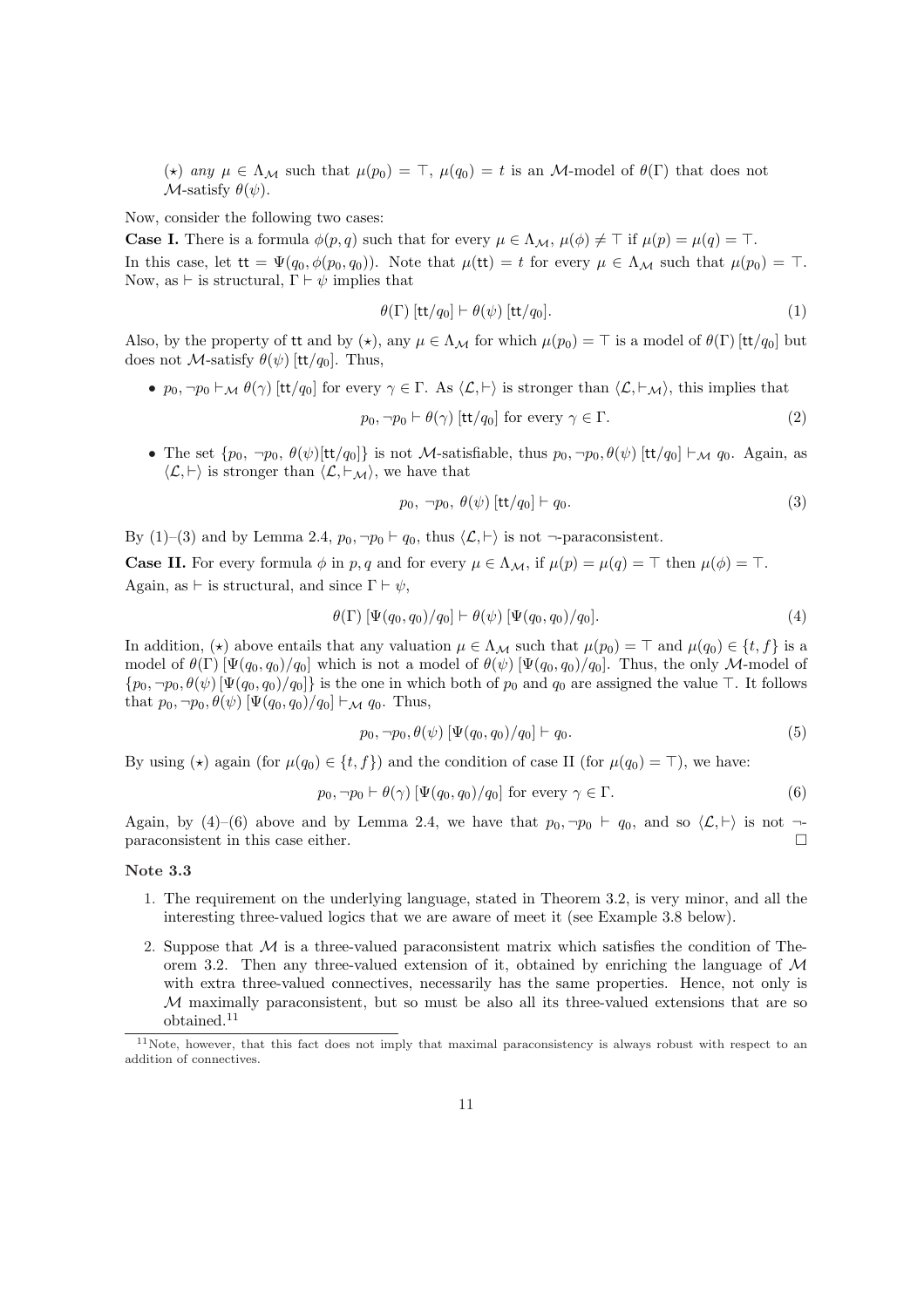Below are three particular cases of Theorem 3.2.

**Definition 3.4** Let  $M = \langle V, \mathcal{D}, \mathcal{O} \rangle$  be a matrix for a language L that includes a unary connective  $\neg$ . Then  $\neg$  is an extension in  $\mathbf{L}_{\mathcal{M}}$  of classical negation, if there are  $t \in \mathcal{D}$  and  $f \in \overline{\mathcal{D}}$ , such that  $\tilde{\neg}t = f$ and  $\tilde{\neg} f = t$ .

Clearly, an extension in  $L_M$  of classical negation is a weak negation for  $L_M$ . Moreover, by Proposition 3.1, when  $M$  is a three-valued paraconsistent matrix, the only extensions of classical negation are Kleene's negation (in which  $\tilde{\neg}T = \top$ ) and Sette's negation (in which  $\tilde{\neg}T = t$ ); See also Example 3.8 below.

Corollary 3.5 Let M be a three-valued paraconsistent matrix for a language  $\mathcal L$  that includes a unary connective  $\neg$  that extends classical negation and a binary connective  $+$ , such that for every  $x \in V$ ,  $x + t = t + x = t$ . Then M is maximally  $\neg$ -paraconsistent for  $\mathcal{L}$ .

*Proof.* By Theorem 3.2, where  $\Psi(p,q) = (p + \neg p) + (q + \neg q)$ .

Corollary 3.6 Let  $M$  be a three-valued paraconsistent matrix for a language  $\mathcal L$  that includes a unary connective  $\neg$  that extends classical negation and a binary connective  $\cdot$ , such that for every  $x \in \mathcal{V}$ ,  $x \tilde{\cdot} f = f \tilde{\cdot} x = f$ . Then M is maximally  $\neg$ -paraconsistent for  $\mathcal{L}$ .

*Proof.* By Corollary 3.5, taking 
$$
\psi + \phi = \neg(\neg \psi \cdot \neg \phi)
$$
 (and so  $\Psi(p,q) = \neg((p \cdot \neg p) \cdot (q \cdot \neg q)))$ .

Corollary 3.7 Let M be a three-valued paraconsistent matrix for a language  $\mathcal L$  that includes a unary connective  $\neg$  that extends classical negation, and a formula f for which  $\nu(f) = f$  for all  $\nu \in \Lambda_M$ . Then  $\mathcal M$  is maximally  $\neg$ -paraconsistent for  $\mathcal L$ .

*Proof.* By Theorem 3.2, where  $\Psi(p,q) = \neg f$ .

Example 3.8 Theorem 3.2 and Corollaries 3.5, 3.6 and 3.7 imply that all of the following well-known three-valued logics are maximally paraconsistent for their languages:

• Sette's logic P<sub>1</sub> [31] is induced by the matrix  $P_1 = \langle \{t, f, \top \}, \{t, \top \}, \{\tilde{\vee}, \tilde{\wedge}, \tilde{\rightarrow}, \tilde{\neg} \}\rangle$ , where the operations are defined by the tables below:

|  | $\tilde{\vee}$   t f $\top$                                                                |                                                                                                    |  | $\begin{array}{c cc} \tilde{\land} & t & f & \top \\ \hline t & t & f & t \\ f & f & f & f \\ \top & t & f & t \end{array}$ |  |
|--|--------------------------------------------------------------------------------------------|----------------------------------------------------------------------------------------------------|--|-----------------------------------------------------------------------------------------------------------------------------|--|
|  |                                                                                            |                                                                                                    |  |                                                                                                                             |  |
|  |                                                                                            |                                                                                                    |  |                                                                                                                             |  |
|  | $\begin{array}{ c cccc }\hline t&t&t&t\\ f&t&f&t\\ \hline \top&t&t&t\\ \hline \end{array}$ |                                                                                                    |  |                                                                                                                             |  |
|  |                                                                                            |                                                                                                    |  |                                                                                                                             |  |
|  |                                                                                            |                                                                                                    |  |                                                                                                                             |  |
|  | $\tilde{\rightarrow}$ $\begin{array}{cc} t & f \end{array}$ T                              |                                                                                                    |  |                                                                                                                             |  |
|  |                                                                                            |                                                                                                    |  | $\tilde{\lnot}$                                                                                                             |  |
|  |                                                                                            | $\begin{array}{c cc} \hline t & t & f & t \\ f & t & t & t \\ \hline \top & t & f & t \end{array}$ |  | $\begin{array}{c c}\n\hline t & f \\ f & t \\ \hline\n\end{array}$                                                          |  |

Now, the  ${\neg, \lor}$ -fragment of P<sub>1</sub> is maximally paraconsistent by Corollary 3.5 (where the role of + is taken by  $\vee$ ), the  $\{\neg, \wedge\}$ -fragment of P<sub>1</sub> is maximally paraconsistent by Corollary 3.6 (where the role of · is taken by  $\wedge$ ), and the  $\{\neg, \rightarrow\}$ -fragment of P<sub>1</sub> is maximally paraconsistent by Corollary 3.7 (taking  $\neg (p \rightarrow p)$ ) as the formula f). Each of these facts implies of course that P<sup>1</sup> itself is maximally paraconsistent.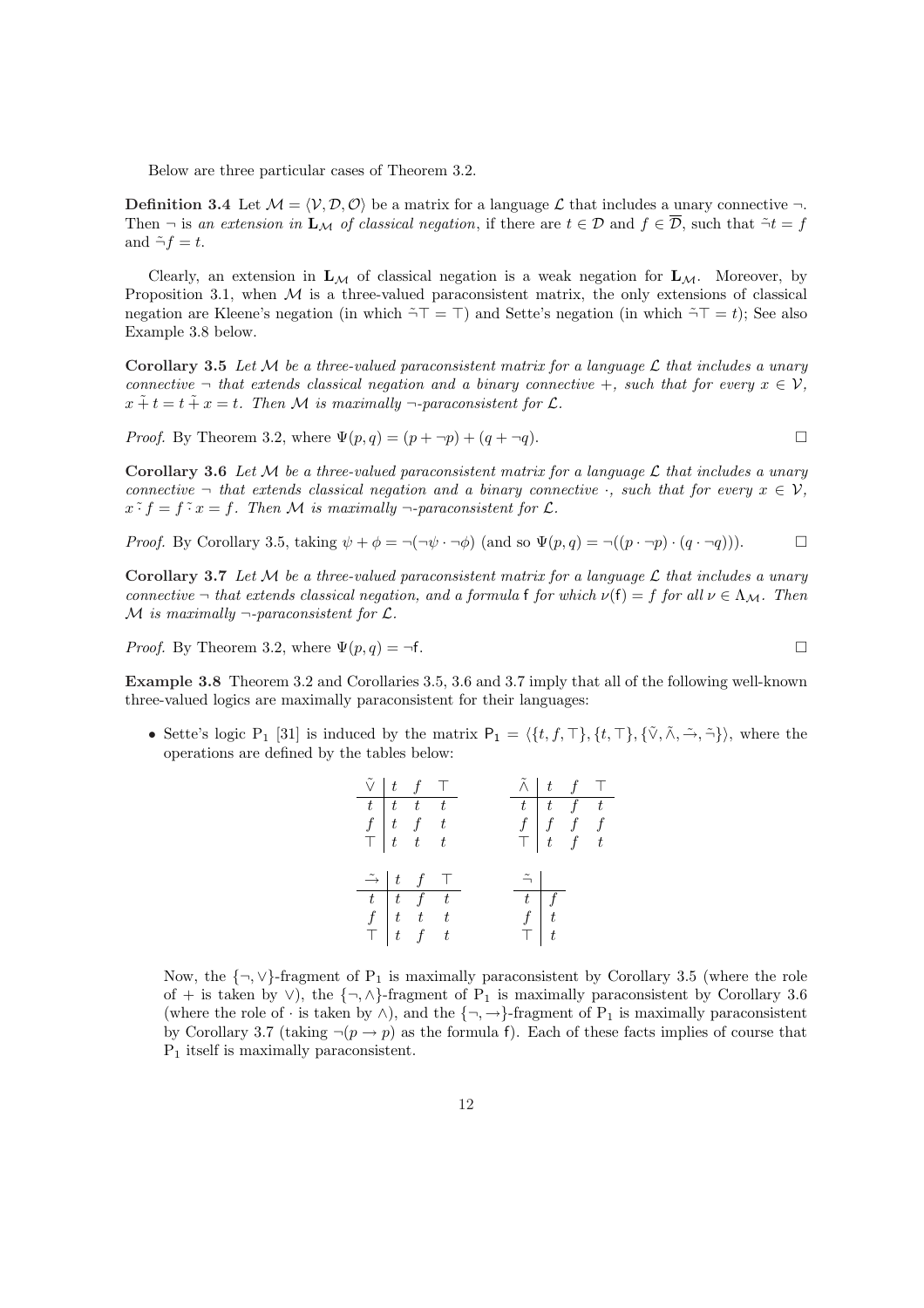• Priest's LP [30] is induced by the matrix  $\mathsf{LP} = \langle \{t, f, \top\}, \{t, \top\}, \{\tilde{\vee}, \tilde{\wedge}, \tilde{\neg}\}\rangle$  with the following standard Kleene's operations [24]:

| $\tilde{\vee}$   t f $\top$ |                             |                     |  | $\tilde{\wedge}$ $\begin{array}{ccc} t & f & \top \end{array}$ |  | $\tilde{\neg}$ |  |
|-----------------------------|-----------------------------|---------------------|--|----------------------------------------------------------------|--|----------------|--|
|                             |                             | $t \mid t-t \mid t$ |  | $t$   $t$   $f$   $\top$                                       |  | $t \mid f$     |  |
|                             | $f \mid t \mid f \mid \top$ |                     |  | $\begin{array}{c cc} f & f & f \\ \hline \end{array}$          |  |                |  |
|                             |                             | $T$ $t$ $T$ $T$     |  | $T$   T $f$ T                                                  |  |                |  |

Again, the  $\{\neg, \vee\}$ -fragment and the  $\{\neg, \wedge\}$ -fragment of LP (and so LP itself) are maximally paraconsistent by Corollary 3.5 and Corollary 3.6 (respectively).

- The three-valued logic  $S_3$ , induced by Sobocinski's matrix S considered in Example 2.9, is maximally paraconsistent, as the connective +, defined by  $x + y = \neg x \rightarrow y$ , meets the condition of Theorem 3.2.
- Let L be a logic that is obtained from one of the previous examples by enriching its language with extra three-valued connectives. Then **L** is also a maximally paraconsistent logic. This includes the following logics:
	- 1. PAC [13, 5], extending LP by an implication connective  $\supset$ , defined by:  $x \supset y = y$  if  $x \in \{t, \top\},\$ otherwise  $x \supset y = t.$
	- 2. J<sup>3</sup> [19], obtained from PAC by adding the propositional constant f.
	- 3. The logic of the maximally monotonic language in [6] that consists of the connectives of LP and two propositional constants f and T, where the latter is defined by  $\nu(T) = \top$  for every  $\nu \in \Lambda_{\mathcal{M}}$ .
	- 4. The logic of the functionally complete language in [6], consisting of the connectives of PAC and the two propositional connectives considered in the previous item.
	- 5. The semi-relevant logic  $\text{SRM}_3$ , that can be obtained from Sobocinski's three-valued matrix S by the addition of the standard three-valued interpretations for  $\land$  and  $\lor$ , as in LP.
- In Section 5.3 of [15] a whole family 8Kb of three-valued logics of formal inconsistency (LFIs) that are "maximal fragments of classical logic" is described. These are the logics which are induced by any of the following three-valued matrices for the language of  $\{\neg, \circ, \vee, \wedge, \rightarrow\}$ , in which  $\mathcal{V} = \{t, \top, f\}, \mathcal{D} = \{t, \top\}$  and the interpretations of the connectives are as follows (below, we denote by 'x  $y'$ ' that x and y are two optional values):

| $\tilde{\wedge}$ $\begin{array}{ccc} & t & f & \end{array}$                     |                                                                                                                                                 |  |                                                                                               | t $f$ $\top$ |  |
|---------------------------------------------------------------------------------|-------------------------------------------------------------------------------------------------------------------------------------------------|--|-----------------------------------------------------------------------------------------------|--------------|--|
| $t$   $t$ $f$ $t \wr \top$                                                      |                                                                                                                                                 |  | $t$ $t$ $t$ $t$ $t$                                                                           |              |  |
|                                                                                 |                                                                                                                                                 |  |                                                                                               |              |  |
| $\begin{array}{c cc}\nf & f & f \\ \top & t\wr \top & f & t\wr \top\end{array}$ |                                                                                                                                                 |  | $\begin{array}{c cc}\nf & t & f & t \in T \\ \top & t \in T & t \in T & t \in T\n\end{array}$ |              |  |
|                                                                                 |                                                                                                                                                 |  |                                                                                               |              |  |
| $\tilde{\rightarrow}$ $t$ f T                                                   |                                                                                                                                                 |  | $\tilde{\neg}$                                                                                |              |  |
|                                                                                 | $\begin{array}{ c c c c c }\hline t & t & f & t \wr \top \\ f & t & t & t \wr \top \\ \top & t \wr \top & f & t \wr \top \\ \hline \end{array}$ |  | $t \mid f \mid t$                                                                             |              |  |
|                                                                                 |                                                                                                                                                 |  | $\begin{array}{c c c} f & t & t \\ \hline \top & t \wr \top & f \end{array}$                  |              |  |
|                                                                                 |                                                                                                                                                 |  |                                                                                               |              |  |

Thus, there are 2 possible interpretations for  $\neg$ , 2<sup>3</sup> interpretations for  $\wedge$ , 2<sup>5</sup> interpretations for  $\vee$ , and  $2^4$  interpretations for  $\rightarrow$ , altogether  $2^{13}$  (8192) distinct logics. Now, by Corollary 3.6 (with the role of · again taken by  $\wedge$ ) the  $\{\neg, \wedge\}$ -fragments of these logics (and so the logics themselves)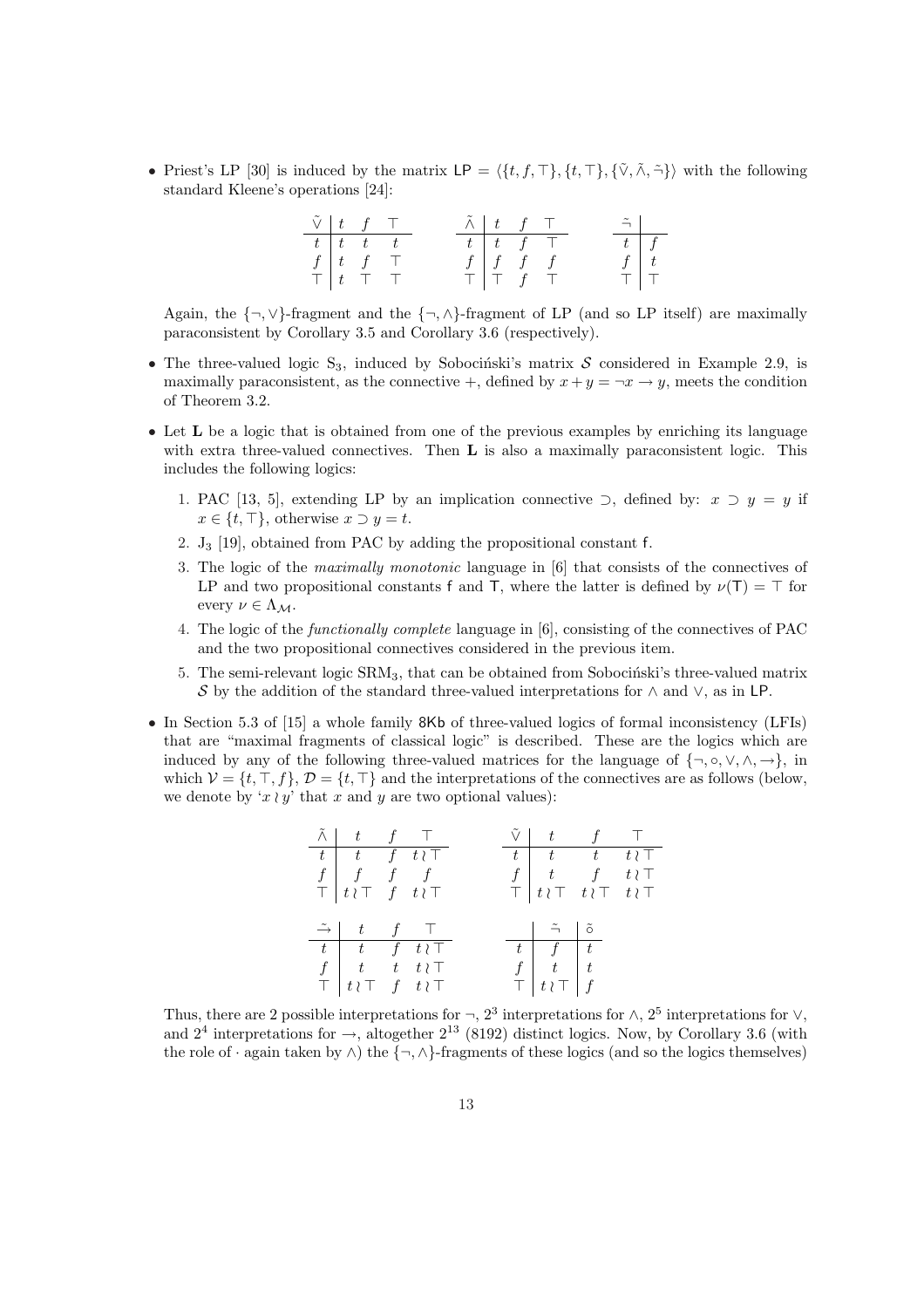are all maximally paraconsistent (in the strong sense). It follows that any extension of one of these fragments (including all logics in the family 8Kb) is maximally paraconsistent. With the exception of  $S_3$  (and its extensions), this includes all the examples considered so far.<sup>12</sup>

• Let  $M$  be any three-valued paraconsistent matrix in a language which includes a pre-negation  $\neg$ and an operation ∘ ('consistency'), interpreted as in the previous item (i.e.,  $\tilde{\sigma}t = t$ ,  $\tilde{\sigma}f = t$ , and  $\tilde{\sigma} \top = f$ ). Then by Corollary 3.7, the fact that  $\nu(\circ \circ \psi) = t$  for every  $\psi$  implies that M induces a logic that is maximally paraconsistent (in the strong sense). This again includes, e.g., logics like  $J_3$  and  $P_1$ , and of course all the  $2^{13}$  logics in 8Kb, since  $\circ$  with the above interpretation is definable in them.

Theorem 3.2 and the examples we have given above show that all reasonably expressive threevalued paraconsistent logics are necessarily maximal. An important related question that was left open in  $[2]$  is whether there exist three-valued paraconsistent logics which are *not* maximal. The following proposition answers this question affirmatively, and shows that three-valued paraconsistent logics may or may not be maximal when their languages are of weak expressive power.

### Proposition 3.9

- a) The  $\neg$ -fragment  $\mathbf{L}_{J_3}^{\neg}$  of Jaskowski-D'ottaviano's  $J_3$  (or of Priest's LP) is not maximally paraconsistent.
- b) The  $\neg$ -fragment  $\mathbf{L}_{\mathrm{P}_1}^{\neg}$  of Sette's  $\mathrm{P}_1$  is maximally paraconsistent.

*Proof.* For Part (a), note first that it is not difficult to see that  $\mathbf{L}_{J_3}^-$  can be axiomatized by the doublenegation rules  $p \vdash \neg\neg p$  and  $\neg\neg p \vdash p$  (indeed, by using these rules we can reduce the question whether  $\Gamma \vdash_{\mathbf{L}^-_{J_3}} \psi$  to the case where all formulas in  $\Gamma \cup {\psi}$  are literals, and it is easy to see that in this case  $\Gamma \vdash_{\mathbf{L}^-_{J_3}} \psi$  iff  $\psi \in \Gamma$ ). It follows that the two-valued logic  $\mathbf{L}_{\mathsf{ID}}$ , induced by the matrix in which  $\tilde{\neg}$  is the identity function, is an extension of  $\mathbf{L}_{J_3}^-,$  For the same reason so is the  $\neg$ -fragment of the two-valued classical logic, and therefore so is also the intersection L of these two logics. We show that L is a proper extension of  $\mathbf{L}_{J_3}^{\dagger}$  which is  $\neg$ -paraconsistent with respect to its weak negation  $\neg$ . For this, note that  $p, \neg p, \neg q \nmid_{\mathbf{L}^-_{J_3}} q$  (since  $\nu(q) = f, \nu(p) = \top$  is a legal valuation), while  $p, \neg p, \neg q \vdash_{\mathbf{L}} q$ . Moreover,  $p, \neg p \nmid_L q$ , since  $\nu(p) = \nu(\neg p) = t$ ,  $\nu(q) = f$  is a legal valuation with respect to L<sub>ID</sub>, and so L is paraconsistent. Finally,  $p \nvDash_{\mathbf{L}} \neg p$ , since  $\nu(p) = t$ ,  $\nu(\neg p) = f$  is a legal valuation with respect to  $\mathbf{L}_{\mathsf{CL}}$ . Hence  $\neg$  is a pre-negation also for **L**. That it is actually a weak negation for **L** is proved similarly.

For Part (b), let **L** be a proper extension of  $\mathbf{L}_{P_1}$ . Since **L** is finitary (see Definition 2.2), this means that there is a finite  $\Gamma$  and a formula  $\psi$  so that  $\Gamma \vdash_{\mathbf{L}} \psi$  but  $\Gamma \not\models_{\mathbf{L}_{\mathbf{P}_1}^-} \psi$ . Since  $\neg \neg \neg \phi$  is equivalent in  $\mathbf{L}_{\mathbf{P}_1}^$ to  $\neg \phi$ , we may assume that  $\Gamma \cup {\psi}$  consists only of formulas of the forms p,  $\neg p$ , or  $\neg \neg p$ , where p is atomic. Moreover: since  $\Gamma$  cannot contain both  $\neg\neg p$  and  $\neg p$  (otherwise  $\Gamma \vdash_{\mathbf{L}^{-}_{\mathbf{P}_1}} \psi$ ), and  $\neg\neg p \vdash_{\mathbf{L}^{-}_{\mathbf{P}_1}} p$ , we may assume that if  $\neg\neg p$  is in Γ then neither p nor  $\neg p$  is in Γ. These observations leave the following three possibilities:

1. Suppose that  $\psi = \neg r$  for atomic r. Then  $\neg r \notin \Gamma$ . It follows (using weakening if necessary and the fact that  $\neg\neg r \vdash r$ ) that  $\Gamma', \neg\neg r \vdash_L \neg r$ , where r does not occur in  $\Gamma'$  and  $\Gamma'$  has the same properties we assume about Γ. Substituting r for any p such that  $\neg\neg p \in \Gamma'$ , and q for any other atom occurring in  $\Gamma'$  (and using weakenings if necessary), we get that  $q, \neg q, \neg \neg r \vdash_L \neg r$ . Since  $\neg\neg r, \neg r \vdash_{\mathbf{L}_{\mathbf{P}_1}^-} p$  for any p, we get that  $q, \neg q, \neg\neg r \vdash_{\mathbf{L}} p$  for any  $p, q, r$ . Substituting  $\neg q$  for r and using the fact that  $\neg q \vdash \neg \neg \neg q$ , we get that  $\neg q, q \vdash_L p$  for every p,q.

<sup>&</sup>lt;sup>12</sup>The  $2^{13}$  LFIs of the family 8Kb (in the full language with  $\circ$ ) have been shown in [15, 26, 27] to be maximally paraconsistent in the weak sense (with respect to classical logic).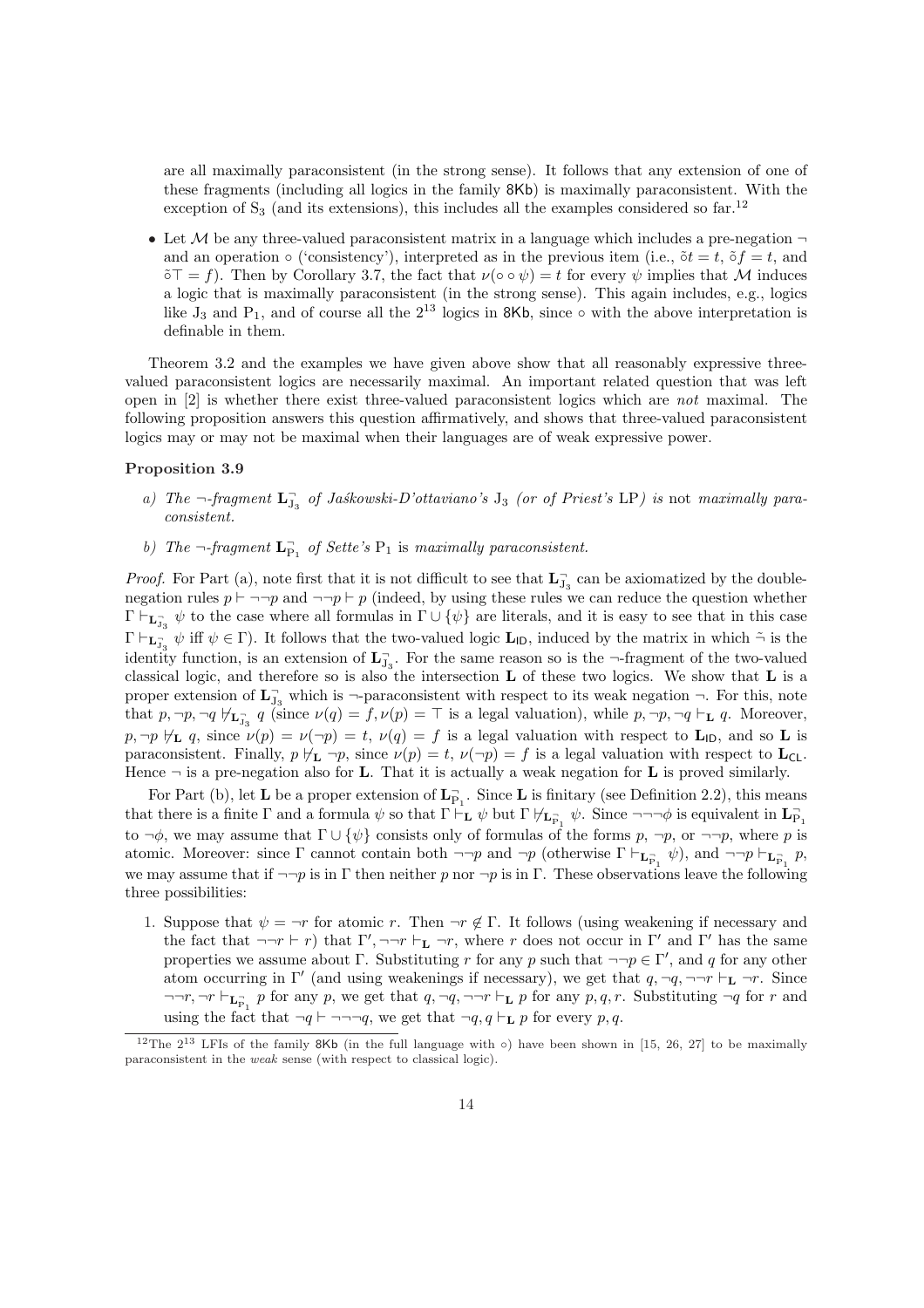- 2. Suppose that  $\psi = r$  for atomic r. Then neither r nor  $\neg\neg r$  is in Γ. Substituting  $\neg r$  for r we return to the previous case, and so again L is not paraconsistent.
- 3. Suppose that  $\psi = \neg \neg r$  for atomic r. Then  $\neg \neg r \notin \Gamma$ . Since  $\neg \neg r, \neg r \vdash_{\mathbf{L}_{P_1}^{\neg}} q$ , also  $\neg \neg r, \neg r \vdash_{\mathbf{L}} q$ , and since  $\Gamma \vdash_{\mathbf{L}} \neg\neg r$  we get that  $\Gamma, \neg r \vdash_{\mathbf{L}} q$  for any q that does not occur in  $\Gamma$  and  $\neg r$ . By substituting  $\neg r$  for any p such that  $\neg \neg p \in \Gamma$  (such p is necessarily different from r), and r for any atom that is different from q and such that  $\neg\neg p$  does not occur in Γ, we get (using weakenings and the fact that  $\neg r \vdash \neg \neg \neg r$ ) that  $r, \neg r \vdash_L q$ . Hence again **L** is not paraconsistent.

We have found that in all three cases the proper extension **L** is not paraconsistent. Hence  $\mathbf{L}_{\mathrm{P}_1}^-$  is maximally paraconsistent.  $\Box$ 

# 4 Three-Valued Non-Deterministic Semantics: Maximal and Premaximal Paraconsistency

We now turn to three-valued logics induced by properly non-deterministic matrices. In this respect, we investigate the following subjects:

- 1. We check what three-valued Nmatrices induce maximally paraconsistent logics.
- 2. We use Nmatrices for representing extensive sets of related deterministic matrices, each one of which is maximally paraconsistent. For this, we introduce the notion of *premaximality*.

Regarding the first subject, we note that the expressive power of Nmatrices is in general greater than that of ordinary matrices, as there are logics which cannot be characterized by finite matrices, but do have characteristic finite Nmatrices.<sup>13</sup> However, as the next theorem shows, in the context of maximally paraconsistent logics, this is not the case:

**Theorem 4.1** Let  $M$  be an three-valued maximally paraconsistent Nmatrix. Then there is a (deterministic) three-valued matrix  $\mathcal{M}^*$  that induces the same (maximally paraconsistent) logic.

*Proof.* By Theorem 2.31,  $D$  has at least two elements. From this fact, together with Propositions 2.29 and 2.30, it follows that there are two different elements t and  $\top$  in D and an element  $f \in \overline{\mathcal{D}}$ , such that  $f \in \tilde{\neg} t$ , while  $\tilde{\neg} \cap \mathcal{D} \neq \emptyset$  (note that it is possible that also  $\tilde{\neg} t \cap \mathcal{D} \neq \emptyset$ , or that  $f \in \tilde{\neg} \top$ ). Let  $\mathcal{M}^*$  be any determinization (Definition 2.22) of M, for which  $\tilde{\neg}_{M^*} t = f$  and  $\tilde{\neg}_{M^*} \top \in \tilde{\neg}_{M^*} \top \cap \mathcal{D}$ . Then, by Proposition 2.24, the logic of  $\mathcal{M}^*$  extends that of  $\mathcal{M}$ , and it is paraconsistent with respect to  $\neg$  (which is still pre-negation in  $\mathcal{M}^*$ ). Since  $\mathcal M$  is maximally paraconsistent, this implies that  $\vdash_{\mathcal{M}} = \vdash_{\mathcal{M}^*}$ .  $\Box$ 

Theorem 4.1 implies that all maximally paraconsistent logics induced by three-valued Nmatrices also have characteristic three-valued standard matrices. Yet, it is still interesting to identify the three-valued Nmatrices that induce maximally paraconsistent logics. This is what we do next.

**Theorem 4.2** Let  $M = \langle V, D, O \rangle$  be a maximally paraconsistent three-valued proper Nmatrix for a language  $\mathcal L$  with pre-negation  $\neg$ . Then  $\mathcal M$  is isomorphic to an Nmatrix in which  $\mathcal V = \{t, \top, f\}$ ,  $\mathcal{D} = \{t, \top\}$ , the interpretations of all connectives except  $\neg$  are deterministic,  $\tilde{\neg} t = \{f\}, \tilde{\neg} \top = \{t, f\}$ , and  $\tilde{\neg} f = \{f\}$  or  $\tilde{\neg} f = \{t\}.$ 

<sup>&</sup>lt;sup>13</sup>For instance, the (non-maximal) paraconsistent logic  $\mathbf{L}_{\mathcal{M}_2}$  from Example 2.21, is not induced by any deterministic matrix (see [10, 12]).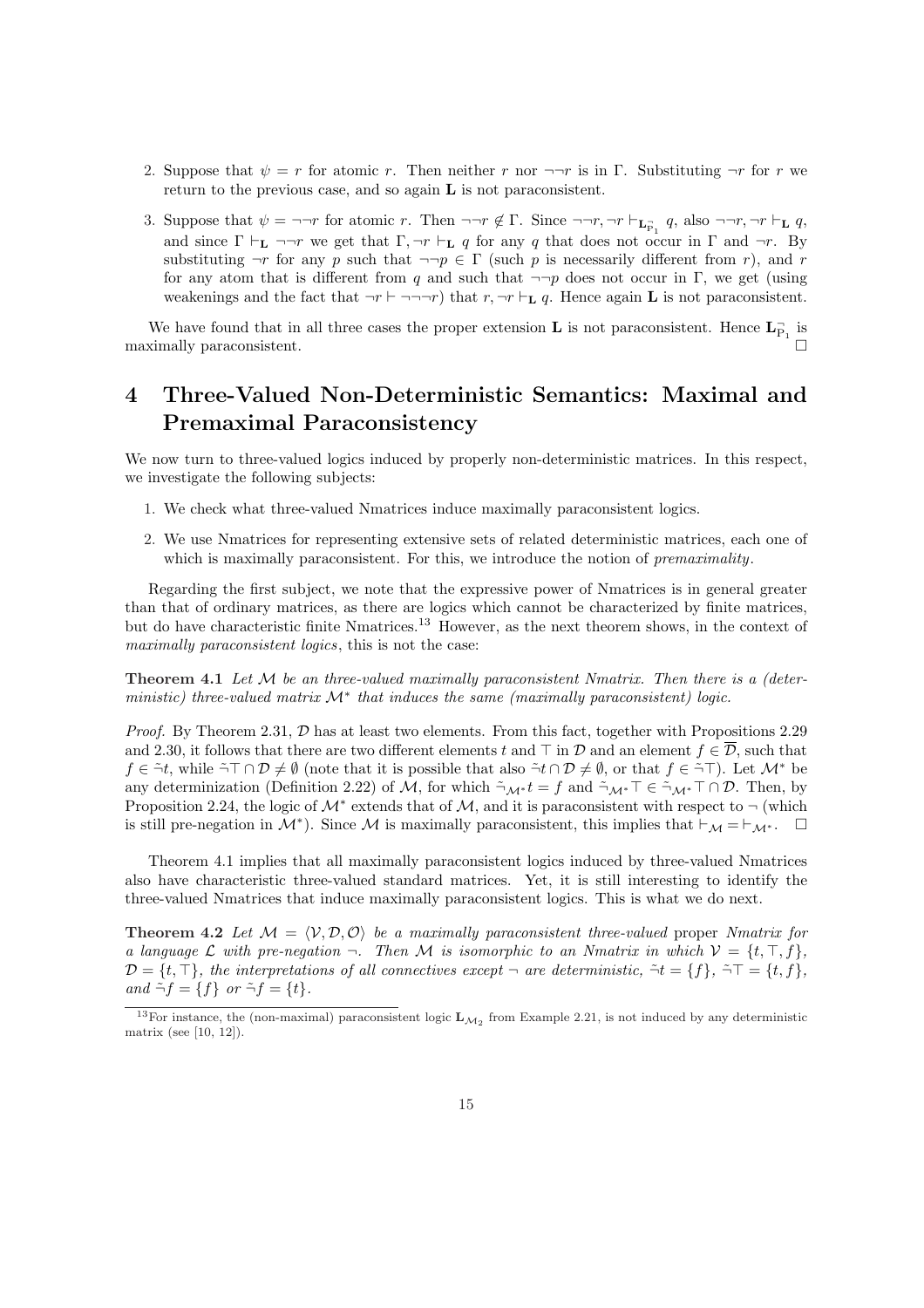*Proof.* First we show that there is no  $x \in \mathcal{D}$  such that  $x \in \tilde{\neg}x$  and  $\tilde{\neg}x \cap \overline{\mathcal{D}} \neq \emptyset$ . Suppose otherwise, and let  $y \in \mathcal{D} \setminus \{x\}$  (such y exists, by Theorem 2.31). Now

- 1. if  $\tilde{\neg} y \cap \mathcal{D} \neq \emptyset$ , we let  $\mathcal{M}^*$  be a determinization of  $\mathcal M$  for which  $\tilde{\neg} x \in \overline{\mathcal{D}}$  and  $\tilde{\neg} y \in \mathcal{D}$ .
- 2. if  $\tilde{\neg}y \cap \overline{\mathcal{D}} \neq \emptyset$ , we let  $\mathcal{M}^*$  be a determinization of M for which  $\tilde{\neg}x = x$  and  $\tilde{\neg}y \in \overline{\mathcal{D}}$ .

In both cases  $\neg$  is still a pre-negation in  $\mathcal{M}^*$ ,  $\mathcal{M}^*$  is  $\neg$ -paraconsistent, and the logic induced by  $\mathcal{M}^*$ extends the logic induced by  $\mathcal M$  (see Proposition 2.24). Now  $\mathcal M^*$  is a three-valued deterministic matrix, and so  $p, \neg p, \neg \neg p \vdash_{\mathcal{M}^*} \neg \neg \neg p$ .<sup>14</sup> On the other hand,  $p, \neg p, \neg \neg p \nleftrightarrow_{\mathcal{M}} \neg \neg \neg p$ , since we may take  $\nu(p) = \nu(\neg p) = \nu(\neg \neg p) = x$ , and  $\nu(\neg \neg \neg p) \in \overline{\mathcal{D}}$ . Thus, the logic induced by  $\mathcal{M}^*$  properly extends the logic induced by  $M$ , and so  $M$  is not maximally paraconsistent. A contradiction.

Propositions 2.29, 2.30, Theorem 2.31, and what we just have proved together imply that  $\mathcal V$  consists of three elements t, f, and  $\top$ , such that  $\mathcal{D} = \{t, \top\}$  and  $f \in \tilde{\neg}t$ ,  $t \notin \tilde{\neg}t$ ,  $\tilde{\neg} \top \cap \mathcal{D} \neq \emptyset$ ,  $\tilde{\neg} \top \neq \{f, \top\}$ and  $\tilde{\neg} \top \neq \{f, \top, t\}$ . Hence, either  $\tilde{\neg} \top \subseteq \mathcal{D}$  or  $\tilde{\neg} \top = \{t, f\}$ , and  $\tilde{\neg} t$  is either  $\{f\}$  or  $\{f, \top\}$ .

- A Suppose that  $\tilde{\neg} t = \{f, \top\}$  and  $\tilde{\neg} \top = \{f, t\}$ . Let  $\mathcal{M}^*$  be a simple refinement of  $\mathcal M$  in which  $\tilde{\neg}t = \{f\}$  and  $\tilde{\neg}T = \{t\}$ . Then  $\neg$  is still a pre-negation in  $\mathcal{M}^*$ , and  $\mathcal{M}^*$  is still paraconsistent. Moreover,  $\vdash_{\mathcal{M}^*}$  properly extends  $\vdash_{\mathcal{M}}$  (implying that the latter is not maximal). Indeed,  $p, \neg p, \neg \neg p \vdash_{\mathcal{M}^*} q$ , while  $p, \neg p, \neg \neg p \not\vdash_{\mathcal{M}} q$  (let  $\nu(p) = \nu(\neg \neg p) = t$ ,  $\nu(\neg p) = \top$  and  $\nu(q) = f$ ). This contradicts the fact that  $M$  is maximally paraconsistent.
- B Suppose that  $\tilde{\neg} \top \subseteq \mathcal{D}$  and  $\tilde{\neg} t = \{f\}$ . Assume that  $S = \tilde{\diamond}(x_1, \ldots, x_n)$  is not a singleton. Let  $\psi = \diamond (q_1, \ldots, q_n)$ , where  $q_i = p_1$  if  $x_i = \top$ ,  $q_i = p_2$  if  $x_i = t$ , and  $q_i = \top p_2$  if  $x_i = f$ . Then  $\nu(\psi) \in S$  for every  $\nu$  such that  $\nu(p_1) = \top$  and  $\nu(p_2) = t$ , and any element of S can be chosen to be  $\nu(\psi)$  in this case.
	- 1. Suppose that  $\top \in S$ . In this case,  $p_1, \neg p_1, p_2, \psi, \neg \psi \nleftrightarrow_M \neg p_2$ , since by taking  $\nu(p_1) = \top$ ,  $\nu(\neg p_1) \in \mathcal{D}, \nu(p_2) = t, \nu(\neg p_2) = f, \nu(\psi) = \top$ , and  $\nu(\neg \psi) \in \mathcal{D}$  we get a counter-model. Let  $\mathcal{M}^*$  be the refinement of  $\mathcal M$  in which  $\delta(a_1, \ldots, a_n) = S \setminus \{\top\}$  (note that  $S \setminus \{\top\} \neq \emptyset$ , since S is not a singleton). Then  $p_1, \neg p_1, p_2, \psi, \neg \psi \vdash_{\mathcal{M}^*} \neg p_2$ . Indeed,  $\nu$  is a model of the l.h.s only if  $\nu(p_1) = \nu(p_2) = \top$  (because now  $\nu(\psi) \in \{t, f\}$  if  $\nu(p_2) = t$ ), and such  $\nu$  is also a model of  $\neg p_2$  (because  $\tilde{\neg} \top \subseteq \mathcal{D}$ ). Hence  $\vdash_{\mathcal{M}^*}$  properly extends  $\vdash_{\mathcal{M}}$ . It remains to show that  $\neg$  is still a pre-negation in  $\mathcal{M}^*$ , and that  $\mathcal{M}^*$  is still paraconsistent. This is trivial in case  $\diamond \neq \neg$ . So assume that  $\diamond = \neg$ . Then  $n = 1$ , and  $x_1$  is an element of  $V$  s.t.  $\tilde{\neg}x_1$  is not a singleton. Since we assume that  $\tilde{\neg} t = \{f\}, x_1 \neq t$ , and  $\neg$  is still a pre-negation (since  $\neg t = \{f\}$ ). If  $x_1 = f$  then the paraconsistency of M is not affected (it follows from the properties of  $\top$ ). Finally, if  $x_1 = \top$  then  $S = \tilde{\neg} \top$ , which by assumption is a subset of  $\mathcal{D}$ . Since S is not a singleton,  $S = \mathcal{D}$ , and so  $\tilde{\neg}_{\mathcal{M}^*} \top = \{t\}$ . Hence  $\mathcal{M}^*$  is paraconsistent. It follows that  $M$  is not maximally paraconsistent in this case. A contradiction.
	- 2. Suppose that  $S = \{t, f\}$ . In this case either  $\diamond$  is different from  $\neg$ , or  $x_1 = f$  (since we assume that  $\tilde{\neg} \top \subseteq \mathcal{D}$  and  $\tilde{\neg} t = \{f\}$ . It follows that  $\neg$  is still a pre-negation in the refinement  $\mathcal{M}^*$  of  $\mathcal{M}$ , in which  $\tilde{\diamond}(a_1, \ldots, a_n) = \{f\}$ , and  $\mathcal{M}^*$  is paraconsistent. It remains to show that  $\vdash_{\mathcal{M}^*}$  properly extends  $\vdash_{\mathcal{M}}$ . In this case  $p_1, \neg p_1, p_2, \psi \not\vdash_{\mathcal{M}} \neg p_2$  (because by letting  $\nu(p_1) = \top, \nu(\neg p_1) \in \mathcal{D}, \nu(p_2) = t, \nu(\neg p_2) = f$  and  $\nu(\psi) = t$  we get a counter-model), while  $p_1, \neg p_1, p_2, \psi \vdash_{\mathcal{M}^*} \neg p_2$  (since again  $\nu$  is a model of the l.h.s only if  $\nu(p_1) = \nu(p_2) = \top$ ). Again this contradicts the maximal paraconsistency of M.

 $14$ See the proof of Theorem 3.4 in [10].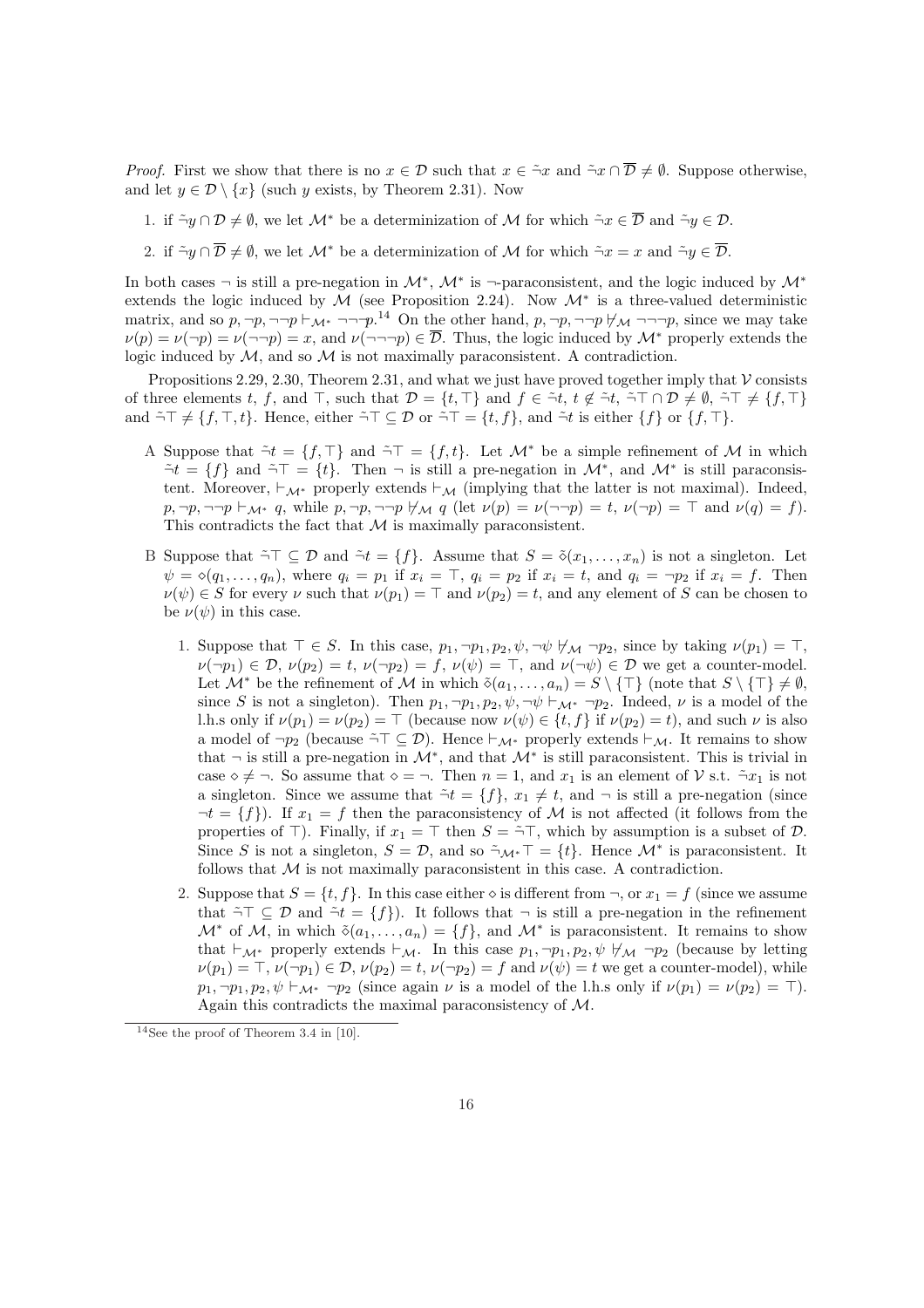C Suppose that  $\tilde{\neg} \top \subseteq \mathcal{D}$  and  $\tilde{\neg} t = \{f, \top\}$ . Let  $\mathcal{M}^*$  be the refinement of  $\mathcal{M}$  in which  $\tilde{\neg} t = \{f\}$ . Then  $\neg$  is still a pre-negation in  $\mathcal{M}^*$ , and  $\mathcal{M}^*$  is still paraconsistent. By Case B,  $\mathcal{M}^*$  is not maximally paraconsistent. Hence the same applies to  $M$ . A contradiction.

It follows from the above analysis that  $\tilde{\neg}T = \{f, t\}$  and  $\tilde{\neg}t = \{f\}$ . Now we determine  $\tilde{\neg}f$ .

- 1. Assume that  $\tilde{\neg} f$  is not a singleton. In this case either  $f \in \tilde{\neg} f$  or  $t \in \tilde{\neg} f$ . Hence we can get a simple refinement  $\mathcal{M}^*$  of  $\mathcal M$  s.t.  $\neg\neg p \vdash_{\mathcal{M}^*} p$  by either defining  $\tilde{\neg} f = \{f\}$  or  $\tilde{\neg} f = \{t\}.$ Obviously, in both cases  $\neg$  is still a pre-negation in  $\mathcal{M}^*$ , and  $\mathcal{M}^*$  is still paraconsistent. Now since  $\tilde{\neg} f$  is not a singleton, either  $f \in \tilde{\neg} f$  or  $\top \in \tilde{\neg} f$ . In the first case we let  $\nu(p) = \nu(\neg p) = f$ and  $\nu(\neg\neg p)$  be some element of  $\tilde{\neg} f \cap \mathcal{D}$  (such an element exists since  $\tilde{\neg} f$  is not a singleton). In the second case, we take  $\nu(p) = f$ ,  $\nu(\neg p) = \top$ , and  $\nu(\neg \neg p) = t$ . In both cases we get an M-model of  $\neg\neg p$  which is not a model of p. It follows that  $\neg\neg p \nleftrightarrow_M p$ , and so  $\vdash_{\mathcal{M}^*}$  properly extends  $\vdash_{\mathcal{M}}$ . This contradicts the maximal paraconsistency of M.
- 2. Assume that  $\tilde{\neg} f = {\top}$ . Let in this case  $\mathcal{M}^*$  be the refinement of M in which  $\tilde{\neg} T = \{t\}.$ Obviously,  $\neg$  is still a pre-negation in  $\mathcal{M}^*$ , and  $\mathcal{M}^*$  is still paraconsistent. Now in  $\mathcal{M}^*$  we have that  $p, \neg p \vdash_{\mathcal{M}^*} \neg \neg \neg \neg p$  (the only model of  $\{p, \neg p\}$  is when  $\nu(p) = \top$ , and in  $\mathcal{M}^*$   $\nu(\neg \neg \neg \neg p) = t$ for such  $\nu$ ). However,  $p, \neg p \nleftrightarrow_{\mathcal{M}} \neg \neg \neg p$ , since we get a counter-model by taking  $\nu(p) = \top$ ,  $\nu(\neg p) = f, \nu(\neg \neg p) = \top, \nu(\neg \neg \neg p) = t$ , and  $\nu(\neg \neg \neg p) = f$ . Again, this contradicts the maximal paraconsistency of M.

It follows that either  $\tilde{\neg} f = \{t\}$  or  $\tilde{\neg} f = \{f\}.$ 

Finally, assume that  $\Diamond$  is a connective different from  $\neg$  that has a properly non-deterministic interpretation in M. Let  $\mathcal{M}'$  be the simple refinement of M that is the same as M except that  $\tilde{\neg} \top = \{t\}.$  Then M' is still  $\neg$ -paraconsistent and  $\neg$  is still a pre-negation for  $\mathbf{L}_{\mathcal{M}'}$ . By case B above, M' cannot be maximally paraconsistent. As  $\vdash_{\mathcal{M}} \subseteq \vdash_{\mathcal{M}'}$  (Proposition 2.24), M is not maximally paraconsistent either. A contradiction.  $\Box$ 

Corollary 4.3 The only non-determinism that may exist in a three-valued maximally paraconsistent Nmatrix is  $\tilde{\neg} \top = \{t, f\}.$ 

Now we turn to the case in which  $\neg$  is a *weak* negation (this is the really interesting case).

**Theorem 4.4** A three-valued proper Nmatrix M for a language with a weak negation  $\neg$  can be maximally paraconsistent only if it is isomorphic to an Nmatrix  $\langle V, \mathcal{D}, \mathcal{O} \rangle$ , in which  $V = \{t, \top, f\}$ ,  $\mathcal{D} = \{t, \top\}, \text{ and:}$ 

- 1.  $\tilde{\neg} t = \{f\}, \tilde{\neg} \top = \{t, f\} \text{ and } \tilde{\neg} f = \{t\}.$
- 2. The interpretation of any other connective  $\diamond$  of M is deterministic, gets values only in {t, f}, and does not distinguish between t and  $\top$  (i.e. if  $\diamond$  is n-ary, then  $\delta(x_1, \ldots, x_{j-1}, t, x_{j+1}, \ldots, x_n) =$  $\delta(x_1, \ldots, x_{j-1}, \top, x_{j+1}, \ldots, x_n)$  for every  $1 \leq j \leq n$  and  $x_1, \ldots, x_{j-1}, x_{j+1}, \ldots, x_n \in V$ ).

Proof. Most of the claims are immediate from Theorem 4.2 and Proposition 2.30. We only need to show that if  $\circ$  is an *n*-ary connective other than  $\neg$ , then  $\check{\circ}$  gets values only in  $\{t, f\}$ , and does not distinguish between t and  $\top$ . For this we use  $\mathcal{M}'$ , the determinization of  $\mathcal M$  in which  $\tilde{\neg} \top = \{t\}.$ Obviously,  $\neg$  is still a weak negation in  $\mathcal{M}'$ ,  $\mathcal{M}'$  is still paraconsistent with respect to it, and (by Proposition 2.24)  $\vdash_{\mathcal{M}'}$  extends  $\vdash_{\mathcal{M}}$ .

Assume first that  $\diamond$  does not get values only in  $\{t, f\}$ . Then  $\delta(x_1, \ldots, x_n) = {\top}$  for some  $x_1, \ldots, x_n$  (because  $\diamond$  is deterministic). Like in Case B in the proof of Theorem 4.2, this implies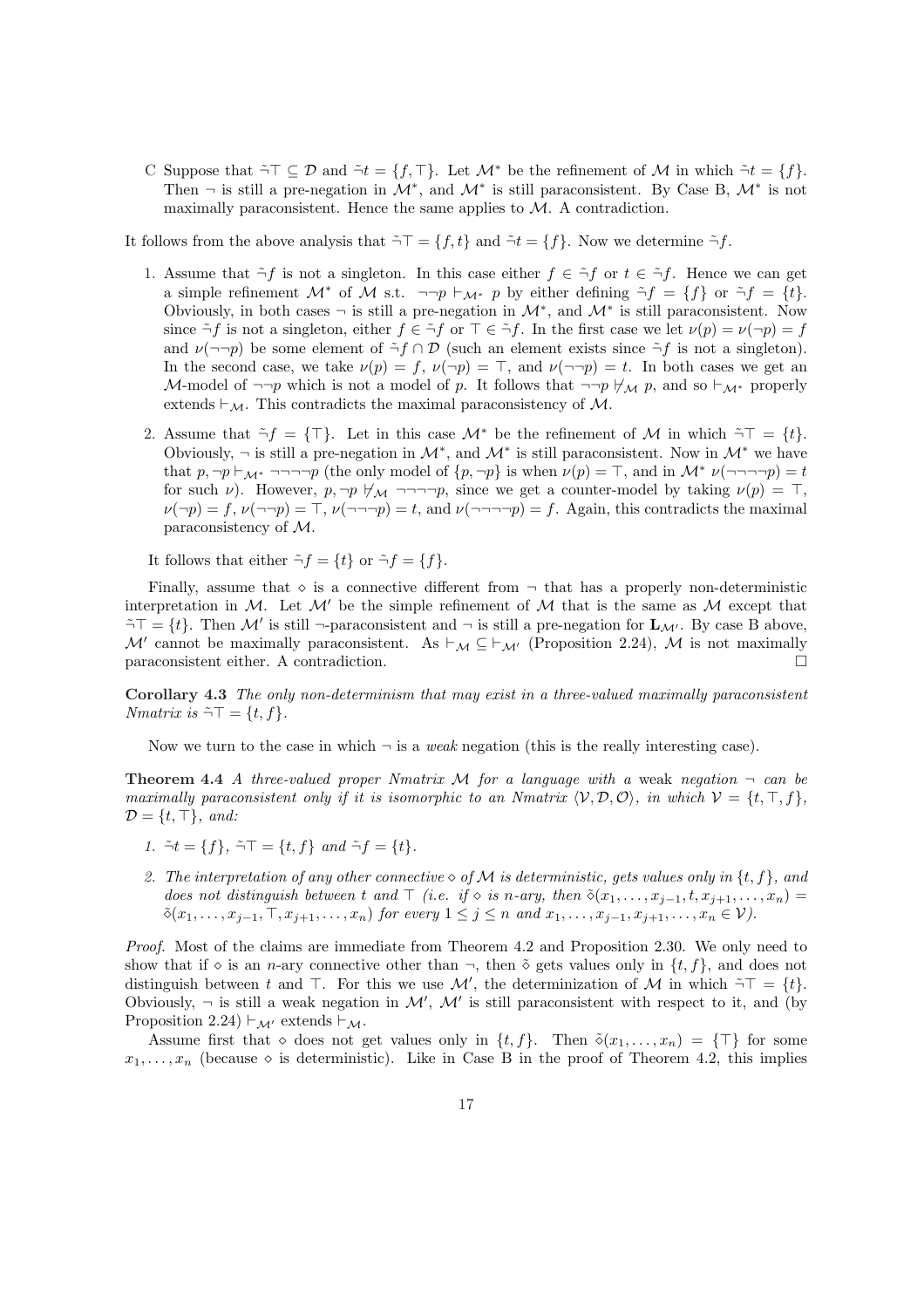the existence of a formula  $\psi(p_1, p_2)$ , such that  $\nu(\psi) = \top$  for every  $\nu$  such that  $\nu(p_1) = \top$  and  $\nu(p_2) = t$ . Therefore  $p_1, \neg p_1, p_2, \neg \neg p_2 \nleftrightarrow \neg \psi$ , because a counterexample is provided by taking  $\nu(p_1) = \top$ ,  $\nu(p_2) = t$ ,  $\nu(\psi) = \top$ , and  $\nu(\neg \psi) = f$ . On the other hand  $p_1, \neg p_1, p_2, \neg \neg p_2 \vdash_{\mathcal{M'}} \neg \psi$ , and so  $\vdash_{\mathcal{M}'}$  properly extends  $\vdash_{\mathcal{M}}$ . Hence  $\mathcal M$  is not maximally paraconsistent.

Now assume that  $\Diamond$  distinguishes between t and  $\top$ . So there are e.g.  $x_1, \ldots, x_{n-1}$  such that  $\delta(x_1, \ldots, x_{n-1}, \tau) \neq \delta(x_1, \ldots, x_{n-1}, t)$ . Since  $\delta$  is deterministic and gets values only in  $\{t, f\}$ , we may assume (using  $\neg$  if necessary and the fact that  $\tilde{\neg} t = \{f\}$ ,  $\tilde{\neg} f = \{t\}$ ) that  $\tilde{\diamond}(x_1, \ldots, x_{n-1}, \top) = \{t\}$ , while  $\tilde{\diamond}(x_1, \ldots, x_{n-1}, t) = \{f\}$ . Let  $\psi = \diamond(q_1, \ldots, q_{n-1}, q)$ , where for  $1 \leq i \leq n-1$ ,  $q_i = p_1$  if  $x_i = \top$ ,  $q_i = p_2$  if  $x_i = t$ , and  $q_i = \top p_2$  if  $x_i = f$ . Then  $\nu(\psi) = t$  for every assignment  $\nu$ such that  $\nu(p_1) = \top, \nu(p_2) = t$  and  $\nu(q) = \top$ , while  $\nu(\psi) = f$  for every assignment  $\nu$  such that  $\nu(p_1) = \top, \nu(p_2) = t$  and  $\nu(q) = t$ . It follows that  $p_1, \neg p_1, p_2, \neg \neg p_2, q, \psi \nleftrightarrow_{\mathcal{M}} \neg q$ , (take  $\nu(p_1) = \nu(q) = t$  $\top, \nu(p_2) = t, \nu(\neg p_1) = t, \nu(\neg p_2) = f, \nu(\neg \neg p_2) = t, \nu(\psi) = t$ , and  $\nu(\neg q) = f$ ). On the other hand, it is easy to see that  $p_1, \neg p_1, p_2, \neg \neg p_2, q, \psi \vdash_{\mathcal{M}'} \neg q$ . Hence again  $\vdash_{\mathcal{M}'}$  properly extends  $\vdash_{\mathcal{M}}$ , and so M is not maximally paraconsistent.  $\Box$ 

The following theorem provides a sort of converse for Theorem 4.4:

Theorem 4.5 Let M be a three-valued proper Nmatrix which satisfies all the conditions specified in Theorem 4.4. Then  $\vdash_{\mathcal{M}} = \vdash_{\mathcal{M}}$ , where M' is the (unique) paraconsistent determinization of M (in which  $\tilde{\neg}T = \{t\}$ . Hence M is maximally paraconsistent in any case where M' is.

*Proof.* By Proposition 2.24,  $\vdash_{\mathcal{M}} \subseteq \vdash_{\mathcal{M}'}$ . For the converse, assume  $\Gamma \not\vdash_{\mathcal{M}} \psi$ . Let  $\nu \in \Lambda_{\mathcal{M}}$  be a model of  $\Gamma$  in M such that  $\nu(\psi) = f$ . Define  $\nu' \in \Lambda_{\mathcal{M}'}$  as follows:  $\nu'(p) = t$  in case p is an atomic formula such that  $\nu(p) = \top$  and  $\nu(\neg p) = f$ ,  $\nu'(\phi) = \nu(\phi)$  for any other  $\phi$ . It is easy to see that  $\nu'$  is indeed in  $\Lambda_{\mathcal{M}}$ , and that for every formula  $\phi$ ,  $\nu'(\phi)$  is designated iff  $\nu(\phi)$  is designated. In particular:  $\nu'$  is a model of Γ in M' which is not a model of  $\psi$ . It follows that  $\Gamma \not\vdash_{\mathcal{M}'} \psi$ . Hence  $\vdash_{\mathcal{M}'} \subseteq \vdash_{\mathcal{M}}$ .

To sum up: from the last two theorems it follows that the only maximally paraconsistent threevalued proper Nmatrices with a weak negation  $\neg$  are those which are obtained by letting  $\tilde{\neg} T = \{t, f\}$ (rather than  $\tilde{\neg}T = t$ ) from the class of maximally paraconsistent three-valued (deterministic) matrices which have the following properties: they employ Sette's negation, all their other operations get values only in  $\{t, f\}$ , and they do not distinguish between t and  $\top$ . Recall that this class of three-valued matrices includes every fragment of Sette's logic  $P_1$  in which  $\neg$  is included (see Example 3.8 and Part (b) of Proposition 3.9). On the other hand, any properly nondeterministic three-valued Nmatrix with a weak negation  $\neg$  that includes a connective  $\circ$  interpreted as in the family 8Kb (see Example 3.8) is not maximally paraconsistent, since  $\delta$  does distinguish between t and  $\top$ . (Compare this to the corresponding deterministic case, which is described at the last item of Example 3.8).

We now turn to the second goal of this section, namely: using Nmatrices for representing the "core" of maximality, shared by different maximally paraconsistent logics (induced by deterministic matrices). This is particularly important since, as implied by Item (2) of Note 3.3, the number of maximally paraconsistent logics can be 'artificially expanded' by adding extra three-valued connectives to the language of a maximally paraconsistent logic. The representation of all these logics by their premaximal non-deterministic basis preserves the 'essence' of their maximality.

**Definition 4.6** Let M be an Nmatrix for a language  $\mathcal{L}$  with a pre-negation  $\neg$ . We say that M is pre-maximally  $\neg$ -paraconsistent for  $\mathcal{L}$ , if every  $\neg$ -paraconsistent determinization of M (in the sense of Definition 2.22) is maximally  $\neg$ -paraconsistent for  $\mathcal{L}$ .

Corollary 4.7 Let  $M$  be a three-valued paraconsistent Nmatrix for a language  $\mathcal L$  with a pre-negation  $\lnot$ . Suppose that there is a formula  $\Psi(p,q)$  in  $\mathcal L$  such that for all  $\nu \in \Lambda_{\mathcal M}$   $\nu(\Psi) = t$  if either  $\nu(p) \neq \top$ or  $\nu(q) \neq \top$ . Then M is premaximally  $\neg$ -paraconsistent for  $\mathcal{L}$ .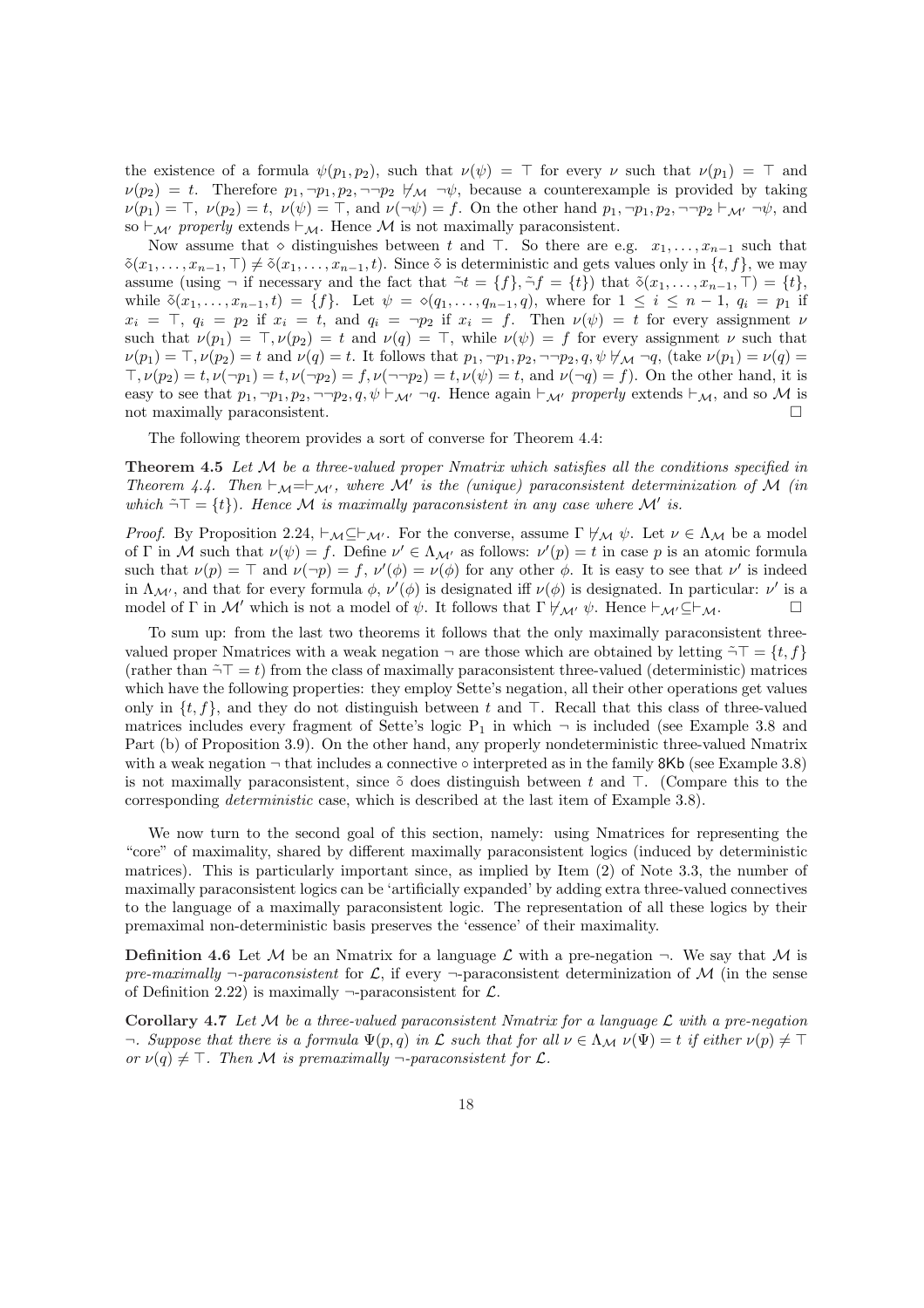*Proof.* Any paraconsistent determinization of  $M$  is necessarily three-valued, and it trivially satisfies the condition in Theorem 3.2, hence the claim follows.  $\Box$ 

Premaximality is useful for systematizing the vast variety of the available three-valued maximally paraconsistent logics. Even among the three-valued paraconsistent LFIs there are thousands of maximally paraconsistent candidates for being the paraconsistent logic envisioned by da Costa. However, all of these logics share some common properties, which ensure their maximal paraconsistency. This common characteristics, or the "core" of maximal paraconsistency, is captured by the underlying premaximal Nmatrix. Hence, a premaximal Nmatrix represents the family of its maximally paraconsistent determinizations, up to the point in which choices based on other considerations should be made. This is demonstrated by the following example.

Example 4.8 Let  $\mathcal{M}_B$  be the following three-valued Nmatrix for  $\mathcal{L} = \{\neg, \wedge, \vee, \rightarrow\}$ :

| $\tilde{\wedge}$ $t$ $f$ $\top$        |                                                                                                                    |  | $\tilde{\vee}$   $t$   $f$   $T$                                                                                                                                                                                                             |  |
|----------------------------------------|--------------------------------------------------------------------------------------------------------------------|--|----------------------------------------------------------------------------------------------------------------------------------------------------------------------------------------------------------------------------------------------|--|
| $f   \{f\} \{f\} \{f\}$                | $t \mid \{t, \top\} \mid \{f\} \mid \{t, \top\}$                                                                   |  | $\boxed{t \mid \{t, \top\} \mid \{t, \top\} \mid \{t, \top\}}$                                                                                                                                                                               |  |
| $\top   \{t, \top\} \{f\} \{t, \top\}$ |                                                                                                                    |  | $\begin{array}{c}\nf\end{array}\n\begin{array}{c}\n\{t, \top\} \\ \{\{t, \top\}\n\end{array}\n\quad\n\begin{array}{c}\n\{f\} \\ \{\{t, \top\}\n\end{array}\n\quad\n\begin{array}{c}\n\{t, \top\} \\ \{\{t, \top\}\n\end{array}\n\end{array}$ |  |
|                                        | $\tilde{\rightarrow}$ $t$ $f$ $\top$                                                                               |  | $\sim$ $\sim$ $\sim$                                                                                                                                                                                                                         |  |
|                                        | $t \mid \{t, \top\}$ $\{f\}$ $\{t, \top\}$<br>$f   \{t, \top\} \{t, \top\} \{t, \top\}$                            |  | $t \mid \{f\}$<br>$f \mid \{t\}$                                                                                                                                                                                                             |  |
|                                        | $\top \begin{array}{c} \uparrow \\ \uparrow \\ \downarrow \\ \uparrow \end{array} \qquad \{f\} \qquad \{t, \top\}$ |  | $\top   \{t,\top\}$                                                                                                                                                                                                                          |  |

It is easy to check that the formula  $\neg((p \land \neg p) \land (q \land \neg q))$  satisfies the condition of Corollary 4.7, hence  $\mathcal{M}_B$  is pre-maximally  $\neg$ -paraconsistent for  $\mathcal{L}$ . Moreover, it is easy to see that all of its 2<sup>20</sup> three-valued determinizations are paraconsistent, and so all of them are maximal (in the strong sense). In [10] it is shown that  $\mathbf{L}_{\mathcal{M}_B}$  is identical to the basic paraconsistent logic  $C_{\text{min}}$  [15] that can be axiomatized by adding the axiom schemes (c)  $\neg\neg\psi \rightarrow \psi$  and (t)  $\neg\psi \vee \psi$  to an axiomatization of positive classical logic.

We observe that (the  $\circ$ -free fragments of the)  $2^{13}$  LFIs from Example 3.8 are those among the  $2^{20}$ determinizations of  $\mathcal{M}_{\rm B}$ , which are compatible with classical logic. Note that the above mentioned family of  $2^{20}$  logics includes many other maximally paraconsistent logics, which do not have this property (even though the purely positive fragment of all of them is identical to positive classical logic). Thus, for instance, in those refinements of the family, in which  $t\tilde{\vee}t = \top$ , the formula  $\neg \psi \vee \neg \varphi \vee \neg (\psi \vee \varphi)$ is valid, even though it is not a classical tautology.

By refining our basic Nmatrix above, we obtain  $M_{8kb}$ , the Nmatrix underlying exactly (the  $\circ$ -free fragments of) the Marcos-Carnielli 2<sup>13</sup> maximally paraconsistent LFIs from Example 3.8 and [15, 26] (the modifications are emphasized):

| $\tilde{\wedge}$   $t$   $f$   $\top$                                                                                          |                                                                                                                                                                                                                                                                                                                                             |  |                                                                                     | $\tilde{\vee}$   $t$   $f$   $\top$                                                                                                                                                                  |  |
|--------------------------------------------------------------------------------------------------------------------------------|---------------------------------------------------------------------------------------------------------------------------------------------------------------------------------------------------------------------------------------------------------------------------------------------------------------------------------------------|--|-------------------------------------------------------------------------------------|------------------------------------------------------------------------------------------------------------------------------------------------------------------------------------------------------|--|
| $t \begin{bmatrix} t \end{bmatrix}$ $\{t\}$ $\{t, \top\}$<br>$f   \{f\} \{f\} \{f\}$<br>$\top   \{t, \top\} \{f\} \{t, \top\}$ |                                                                                                                                                                                                                                                                                                                                             |  |                                                                                     | $t \mid {\mathbf{t}} \rbrace$ $\{t\}$ $\{t, \top\}$<br>$f \mid \{\mathbf{t}\} \quad \{f\} \quad \{t,\top\}$<br>$\mathcal{T} \mid \{t, \mathcal{T}\} \mid \{t, \mathcal{T}\} \mid \{t, \mathcal{T}\}$ |  |
| $\tilde{\rightarrow}$ $t$ $f$ $\top$<br>$f \mid {\mathbf{t}} \} {\mathbf{t}} \tag{t}$<br>$\top   \{t,\top\} \{f\} \{t,\top\}$  | t $\mathfrak{t}$ $\mathfrak{t}$ $\mathfrak{t}$ $\mathfrak{t}$ $\mathfrak{t}$ $\mathfrak{t}$ $\mathfrak{t}$ $\mathfrak{t}$ $\mathfrak{t}$ $\mathfrak{t}$ $\mathfrak{t}$ $\mathfrak{t}$ $\mathfrak{t}$ $\mathfrak{t}$ $\mathfrak{t}$ $\mathfrak{t}$ $\mathfrak{t}$ $\mathfrak{t}$ $\mathfrak{t}$ $\mathfrak{t}$ $\mathfrak{t}$ $\mathfrak{t}$ |  | $\overline{\phantom{a}}$<br>$t \mid \{f\}$<br>$f \mid \{t\}$<br>$\top   \{t,\top\}$ |                                                                                                                                                                                                      |  |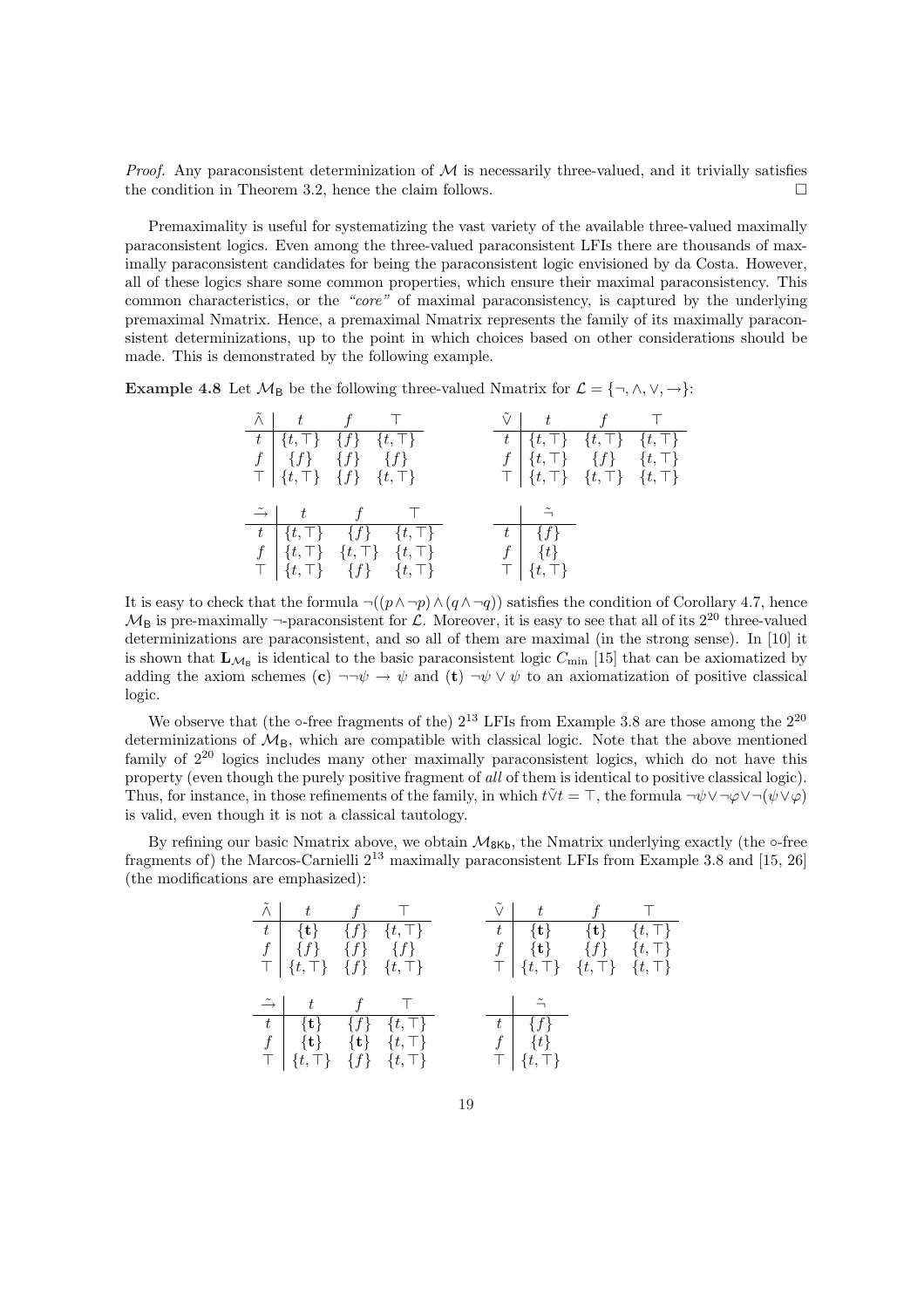A strongly sound and complete axiomatization for the logic  $L_{\mathcal{M}_{8kb}}$  can be obtained by adding to  $C_{\text{min}}$  the following  $\circ$ -free counterparts of the (a)-axioms of da Costa [17]:

$$
(\mathbf{a}_{\wedge})^* \quad \neg(\psi \wedge \varphi) \rightarrow (\neg \psi \vee \neg \varphi)
$$
  
\n
$$
(\mathbf{a}_{\vee})^* \quad \neg(\psi \vee \varphi) \rightarrow ((\neg \psi \wedge \neg \varphi) \vee (\neg \psi \wedge \psi) \vee (\neg \varphi \wedge \varphi))
$$
  
\n
$$
(\mathbf{a}_{\rightarrow})^* \quad \neg(\psi \rightarrow \varphi) \rightarrow ((\psi \wedge \neg \varphi) \vee (\neg \psi \wedge \psi) \vee (\neg \varphi \wedge \varphi))
$$

This example also demonstrates the modularity property of Nmatrices, mentioned previously. Each of the axioms above corresponds to some semantic condition on the basic Nmatrix  $\mathcal{M}_{\rm B}$ , which leads to some simple refinement of it. For instance, the axiom  $(\mathbf{a}_{\wedge})^*$  imposes the condition:  $t\tilde{\wedge}t = \{t\}.$ Indeed, it is easy to see that to ensure the validity of the schema  $(a_0)^*$ ,  $\top$  should not be allowed in *t*∧̃t. Similarly, the axioms  $(\mathbf{a}_{\vee})^*$  and  $(\mathbf{a}_{\rightarrow})^*$  impose the semantic conditions  $t\tilde{\vee}t = t\tilde{\vee}f = f\tilde{\vee}t = \{t\}$ , and  $f \tilde{\rightarrow} t = f \tilde{\rightarrow} f = t \tilde{\rightarrow} t = \{t\}$  respectively. The Nmatrix  $\mathcal{M}_{8kb}$  is then obtained by straightforwardly combining the semantic conditions of the three axioms, yielding the truth-tables above. Adding the schema (e)  $\psi \rightarrow \neg\neg\psi$  allows for obtaining similar results for involutive negation. In both cases, the addition of the axioms (p) ∘ $\psi \to ((\psi \land \neg \psi) \to \varphi)$  and (i)  $\neg \circ \psi \to (\psi \land \neg \psi)$  leads to similar results in the language with the addition of ◦. The obtained systems are equivalent to the LFIs Cia and Ciae (see [15]), respectively.

We thus believe that logics like  $L_{\mathcal{M}_{8kb}}$  are faithful to da Costa's original intuitions and motivations in his search for a "maximally paraconsistent logic", rephrased to "maximal paraconsistency up to the point in which choices based on other considerations should be made".

# Acknowledgement

We thank João Marcos for his helpful comments. This research was supported by The Israel Science Foundation (grant No 809-06).

## References

- [1] A. Anderson and N. Belnap. Entailment, volume 1. Princeton University Press, 1975.
- [2] O. Arieli, A. Avron, and A. Zamansky. Maximally paraconsistent three-valued logics. In F. Lin, U. Sattler, and M. Truszczynski, editors, *Proceedings of the 12th International Conference on* Principles of Knowledge Representation and Reasoning (KR'10), pages 310–318. AAAI Press, 2010.
- [3] O. Arieli and A. Zamansky. Distance-based non-determinisitc semantics for reasoning with uncertainty. Logic Journal of the IGPL,  $17(4):325-350$ ,  $2009$ .
- [4] A. Avron. Relevant entailment Semantics and formal systems. Journal of Symbolic Logic, 49:334–342, 1984.
- [5] A. Avron. Natural 3-valued logics: Characterization and proof theory. Journal of Symbolic Logic, 56(1):276–294, 1991.
- [6] A. Avron. On the expressive power of three-valued and four-valued languages. *Journal of Logic* and Computation, 9(6):977–994, 1999.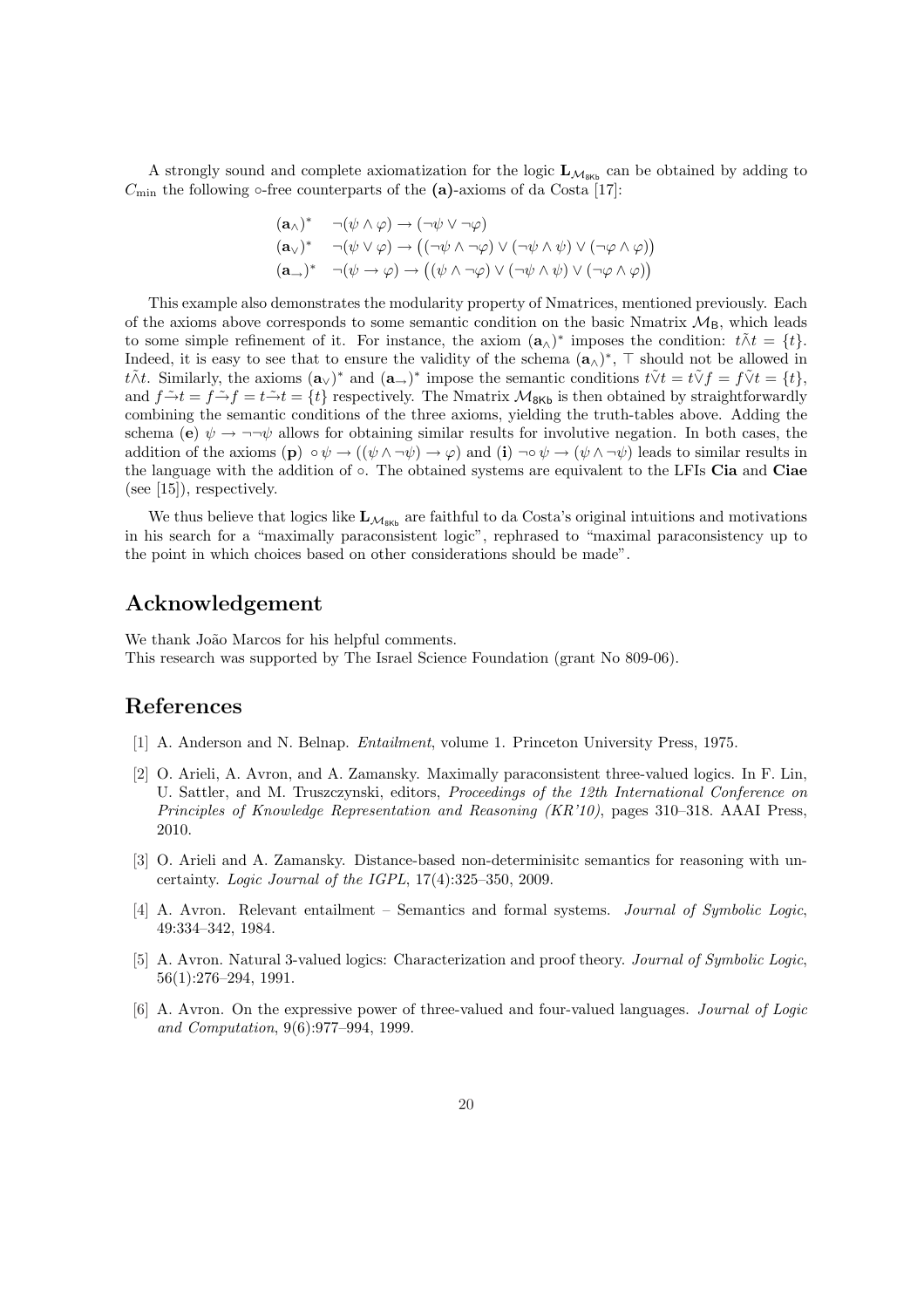- [7] A. Avron. Combining classical logic, paraconsistency and relevance. Journal of Applied Logic, 3:133–160, 2005.
- [8] A. Avron. Non-deterministic semantics for logics with a consistency operator. Journal of Approximate Reasoning, 45:271–287, 2007.
- [9] A. Avron and B. Konikowska. Multi-valued calculi for logics based on non-determinism. Logic Journal of the IGPL, 13(4):365–387, 2005.
- [10] A. Avron and I. Lev. Non-deterministic multi-valued structures. Journal of Logic and Computation, 15:241–261, 2005.
- [11] A. Avron and A. Zamansky. Many-valued non-deterministic semantics for first-order logics of formal inconsistency. In S. Aguzzoli, A. Ciabattoni, B. Gerla, C. Manara, and V.Marra, editors, Algebraic and Proof-Theoretic Aspects of Non-classical Logics, LNCS 4460, pages 1–24. Springer, 2007.
- [12] A. Avron and A. Zamansky. Non-deterministic semantics for logical systems A survey. In D. Gabbay and F. Guenthner, editors, *Handbook of Philosophical Logic*. Kluwer, 2010. To appear.
- [13] D. Batens. Paraconsistent extensional propositional logics. Logique et Analyse, 90/91:195–234, 1980.
- [14] D. Batens, K. De Clercq, and N. Kurtonina. Embedding and interpolation for some paralogics. The propositional case. Reports on Mathematical Logic, 33:29–44, 1999.
- [15] W. Carnielli, M. Coniglio, and J. Marcos. Logics of formal inconsistency. In D. Gabbay and F. Guenthner, editors, Handbook of Philosophical Logic, volume 14, pages 1–93. Springer, 2007. Second edition.
- [16] W. Carnielli, J. Marcos, and S. de Amo. Formal inconsistency and evolutionary databases. Logic and logical philosophy, 8:115–152, 2000.
- [17] N. da Costa. On the theory of inconsistent formal systems. Notre Dame Journal of Formal Logic, 15:497–510, 1974.
- [18] H. Decker. A case for paraconsistent logic as foundation of future information systems. In J. Castro and E. Teniente, editors, *Proceedings of the CAiSE Workshops*, volume 2, pages 451– 461, 2005.
- [19] I. D'Ottaviano. The completeness and compactness of a three-valued first-order logic. Revista Colombiana de Matematicas, XIX(1–2):31–42, 1985.
- [20] D. Gabbay and H. Wansing, editors. What is Negation?, volume 13 of Applied Logic Series. Springer, 1999.
- [21] S. Gottwald. A treatise on many-valued logics. In Studies in Logic and Computation, volume 9. Research Studies Press, Baldock, 2001.
- [22] S. Jaskowski. On the discussive conjunction in the propositional calculus for inconsistent deductive systems. Logic, Language and Philosophy, 7:57–59, 1999. Translation of the original paper from 1949.